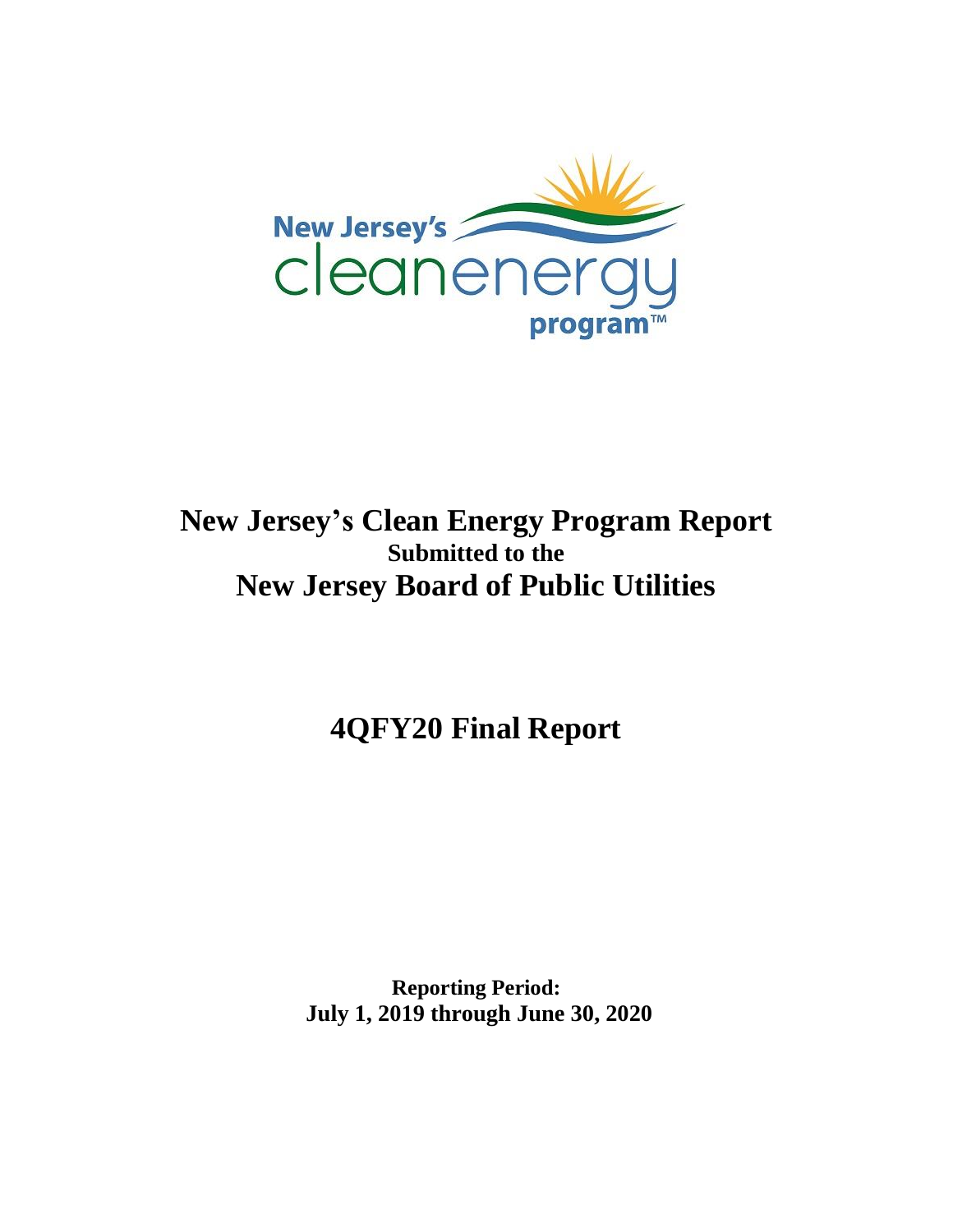## **Table of Contents**

| I.   |                                  |     |
|------|----------------------------------|-----|
| II.  | Introduction                     | 9   |
| III. | 4QFY20 Reporting Data Worksheets | -11 |
|      | <b>Detailed Expenses</b>         |     |
|      |                                  |     |
|      |                                  |     |
|      |                                  |     |
|      |                                  |     |
|      |                                  | -18 |
|      |                                  |     |
| IV.  |                                  |     |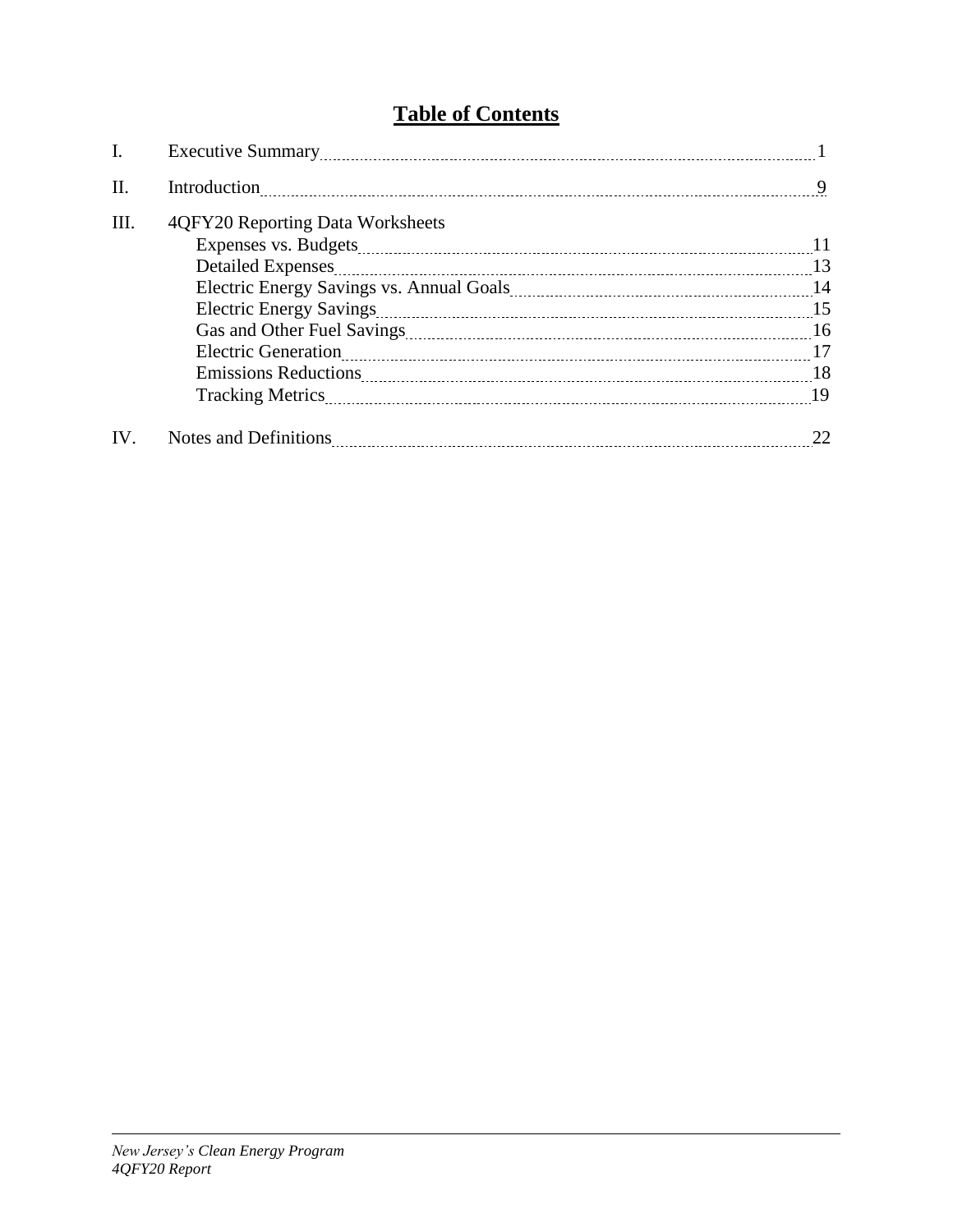### **I. Executive Summary**

This document reports the results of New Jersey's Clean Energy Program (NJCEP), administered by the New Jersey Board of Public Utilities' (the "Board" or "NJBPU") Division of Clean Energy. Included are financial, tracking metric, energy saving/generation and emission reduction data for the statewide energy efficiency and renewable energy programs. This report captures the progress of the clean energy programs in place during the period from July 1, 2019 through June 30, 2020 also referred to as 4QFY20.

In its role as NJCEP Program Administrator, TRC Energy Services (TRC), a division of TRC Environmental Corp., and members of its team including CLEAResult, manage the majority of the NJCEP programs and reports on the activities of the Division of Clean Energy, the NJ Economic Development Authority and six of New Jersey's investor-owned electric and natural gas utilities as related to their involvement in the operation of the Comfort Partners Low-Income program.

Section III of this report includes detailed worksheets showing:

- 1. Expenditures compared to budgets for each program;
- 2. Expenditures broken down by the following specific expense categories:
	- a. Administration & Program Development
	- b. Sales, Call Centers, Marketing and Website
	- c. Training
	- d. Rebates, Grants, and Other Direct Incentives
	- e. Rebate Processing, Inspections, and Other Quality Control
	- f. Evaluation and Related Research
- 3. Metric tracking results from implementation of any given program.
- 4. Annual electric and gas energy savings compared to annual goals.
- 5. Annual and lifetime:
	- a. electric and natural gas energy savings and demand reductions;
	- b. CHP and fuel cell electric capacity and generation; and
	- c. renewable energy capacity and generation; and
- 6. Annual and lifetime emissions reductions for Carbon Dioxide (CO2), Nitric Oxide (NOx), Sulfur Dioxide (SO2) and Mercury (Hg)

The tables presented below summarize the program results reported in more detail in Section III. Table 1 (below) includes program budgets, actual spending and commitments for the energy efficiency programs, the renewable energy programs, the distributed energy resources programs, the EDA programs, and for the Division of Clean Energy program administration costs. Committed expenditures in Tables 1-5 represent firm commitments that existed as of June 30, 2020 for incentives that will be paid upon project completion, which for certain programs such as Pay-for-Performance and Residential New Construction could be up to two years after the commitment is made. Committed expenses are paid out of the budget in the year the project is completed.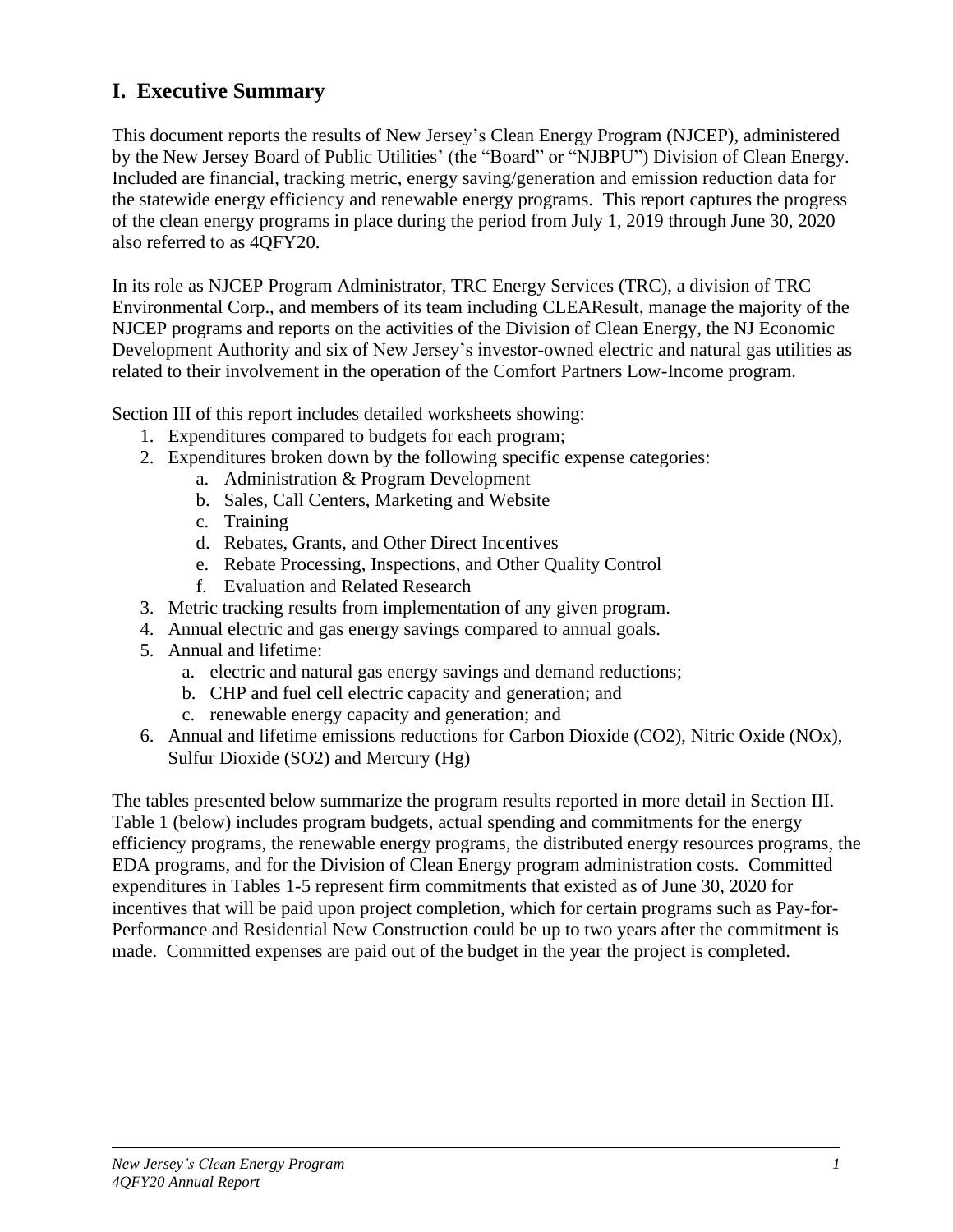| <b>Summary of Budget and Expenditures</b><br>Statewide: 4QFY20 (7/1/19 - 06/30/20) |                  |                  |                  |                  |  |  |  |  |
|------------------------------------------------------------------------------------|------------------|------------------|------------------|------------------|--|--|--|--|
| <b>Expenses</b>                                                                    |                  |                  |                  |                  |  |  |  |  |
|                                                                                    | <b>Budget</b>    | <b>Actual</b>    | <b>Committed</b> | <b>Total</b>     |  |  |  |  |
| Energy Efficiency (EE)                                                             | \$363,806,589.06 | \$168,966,595.42 | \$128,472,910.38 | \$297,439,505.80 |  |  |  |  |
| <b>Distributed Energy Resources</b>                                                | \$30,411,713.29  | \$2,959,614.05   | \$16,465,176.44  | \$19,424,790.49  |  |  |  |  |
| <b>Renewable Energy Programs</b>                                                   | \$8,380,623.05   | \$2,937,680.88   | \$2,184,993.92   | \$5,122,674.80   |  |  |  |  |
| <b>EDA Programs</b>                                                                | \$91,007.38      | \$75,490.80      | \$0.00           | \$75,490.80      |  |  |  |  |
| <b>Planning &amp; Administration</b>                                               | \$19,203,096.65  | \$6,186,094.33   | \$0.00           | \$6,186,094.33   |  |  |  |  |
| <b>BPU Initiatives</b>                                                             | \$51,105,000.00  | \$739,875.00     | \$7,679,125.00   | \$8,419,000.00   |  |  |  |  |
| <b>Total</b>                                                                       | \$472,998,029.43 | \$181,865,350.48 | \$154,802,205.74 | \$336,667,556.22 |  |  |  |  |

Table 2 (below) includes program budgets and YTD spending and outstanding commitments for the energy efficiency programs.

| Summary of Energy Efficiency Program Budgets and YTD Expenditures<br>Statewide: 4QFY20 (7/1/19 - 06/30/20) |                  |                                  |                                     |                  |  |  |  |  |
|------------------------------------------------------------------------------------------------------------|------------------|----------------------------------|-------------------------------------|------------------|--|--|--|--|
| Program                                                                                                    | <b>Budget</b>    | <b>Expenses</b><br><b>Actual</b> | <b>Expenses</b><br><b>Committed</b> | <b>Total</b>     |  |  |  |  |
| <b>RESIDENTIAL PROGRAMS</b>                                                                                |                  |                                  |                                     |                  |  |  |  |  |
| <b>Existing Homes</b>                                                                                      | \$33,228,781.53  | \$25,843,057.92                  | \$3,779,048.65                      | \$29,622,106.57  |  |  |  |  |
| Residential HVAC - Electric & Gas                                                                          | \$12,027,189.30  | \$9,486,329.51                   | \$0.00                              | \$9,486,329.51   |  |  |  |  |
| Home Performance with Energy Star                                                                          | \$21,201,592.23  | \$16,356,728.41                  | \$3,779,048.65                      | \$20,135,777.06  |  |  |  |  |
| <b>Existing Homes (Post Transition)</b>                                                                    | \$0.00           | \$0.00                           | \$0.00                              |                  |  |  |  |  |
| <b>Residential New Construction</b>                                                                        | \$17,448,587.68  | \$10,309,660.41                  | \$5,928,630.00                      | \$16,238,290.41  |  |  |  |  |
| <b>Energy Efficient Products</b>                                                                           | \$31,355,352.41  | \$22,389,358.79                  | \$8,192,589.02                      | \$30,581,947.81  |  |  |  |  |
| <b>Sub-Total: Residential Programs</b>                                                                     | \$82,032,721.62  | \$58,542,077.12                  | \$17,900,267.67                     | \$76,442,344.79  |  |  |  |  |
| <b>RESIDENTIAL LOW INCOME</b>                                                                              |                  |                                  |                                     |                  |  |  |  |  |
| <b>Comfort Partners</b>                                                                                    | \$45,500,000.00  | \$26,225,413.03                  | \$1,451,323.31                      | \$27,676,736.34  |  |  |  |  |
| <b>Sub-Total: Residential Low Income</b>                                                                   | \$45,500,000.00  | \$26,225,413.03                  | \$1,451,323.31                      | \$27,676,736.34  |  |  |  |  |
| <b>COMMERCIAL &amp; INDUSTRIAL PROGRAMS</b>                                                                |                  |                                  |                                     |                  |  |  |  |  |
| <b>Commercial &amp; Industrial Buildings</b>                                                               | \$126,627,024.36 | \$58.734.598.47                  | \$62,782,790.41                     | \$121,517,388.88 |  |  |  |  |
| <b>Commercial &amp; Industrial New Construction</b>                                                        | \$2,221,401.69   | \$1,533,227.15                   | \$440,139.82                        | \$1,973,366.97   |  |  |  |  |
| <b>Commercial &amp; Industrial Retrofit</b>                                                                | \$59,905,357.56  | \$34,133,676.94                  | \$22,963,620.93                     | \$57,097,297.87  |  |  |  |  |
| Pay-for-Performance New Construction                                                                       | \$12,312,368.00  | \$5,261,273.53                   | \$6,599,893.84                      | \$11,861,167.37  |  |  |  |  |
| Pay-for-Performance                                                                                        | \$27,837,541.11  | \$8,878,375.70                   | \$17,629,218.10                     | \$26,507,593.80  |  |  |  |  |
| <b>Customer Commercial &amp; Industrial Pilot</b>                                                          | \$1,954,852.57   | \$745,467.93                     | \$1,131,938.38                      | \$1,877,406.31   |  |  |  |  |
| <b>Large Energy Users Program</b>                                                                          | \$22,395,503.43  | \$8,182,577.22                   | \$14,017,979.34                     | \$22,200,556.56  |  |  |  |  |
| <b>Commercial &amp; Industrial Buildings (Post Transition)</b>                                             | \$0.00           | \$0.00                           | \$0.00                              | \$0.00           |  |  |  |  |
| <b>Local Government Energy Audit</b>                                                                       | \$4,816,733.45   | \$2,895,618.53                   | \$515,375.16                        | \$3,410,993.69   |  |  |  |  |
| <b>Direct Install</b>                                                                                      | \$44,651,098.83  | \$21,769,501.90                  | \$16,125,060.83                     | \$37,894,562.73  |  |  |  |  |
| <b>Sub-Total: C&amp;I Programs</b>                                                                         | \$176,094,856.64 | \$83,399,718.90                  | \$79,423,226.40                     | \$162,822,945.30 |  |  |  |  |
| <b>Multifamily</b>                                                                                         | \$3,590,137.36   | \$0.00                           | \$0.00                              | \$0.00           |  |  |  |  |
| <b>State Facilities Initiative</b>                                                                         | \$56,588,873.44  | \$799,386.37                     | \$29,698,093.00                     | \$30,497,479.37  |  |  |  |  |
| <b>TOTAL Energy Efficiency Programs</b>                                                                    | \$363,806,589.06 | \$168,966,595.42                 | \$128,472,910.38                    | \$297,439,505.80 |  |  |  |  |

*Table 2: Energy Efficiency Program Budgets and YTD Expenses*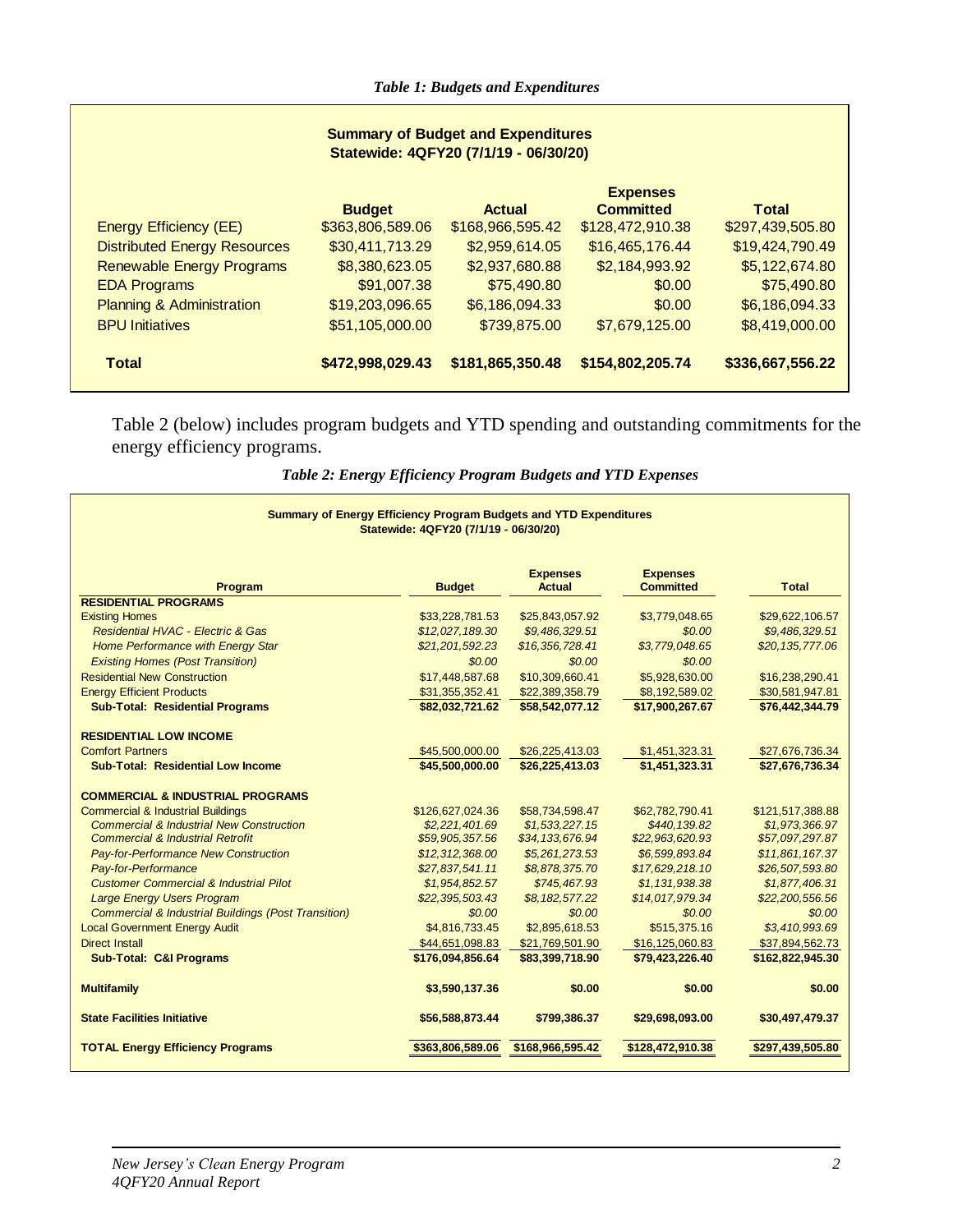Table 3 (below) includes program budgets, and YTD spending and outstanding commitments for the CHP programs.

| Summary of Distributed Energy Resources Program Budgets and YTD Expenditures<br>Statewide: 4QFY20 (7/1/19 - 06/30/20) |                 |                |                  |                 |  |  |  |
|-----------------------------------------------------------------------------------------------------------------------|-----------------|----------------|------------------|-----------------|--|--|--|
| <b>Expenses</b>                                                                                                       |                 |                |                  |                 |  |  |  |
| Program                                                                                                               | <b>Budget</b>   | <b>Actual</b>  | <b>Committed</b> | <b>Total</b>    |  |  |  |
| <b>DISTRIBUTED ENERGY RESOURCES</b>                                                                                   |                 |                |                  |                 |  |  |  |
| CHP-Fuel Cell: Large and Small                                                                                        | \$21,278,504.35 | \$2,959,614.05 | \$16,465,176.44  | \$19,424,790.49 |  |  |  |
| <b>RE</b> Storage                                                                                                     | \$140,000,00    | \$0.00         | \$0.00           | \$0.00          |  |  |  |
| <b>Fuel Cell</b>                                                                                                      | \$4,993,208.94  | \$0.00         | \$0.00           | \$0.00          |  |  |  |
| <b>Microgrids</b>                                                                                                     | \$4,000,000,00  | \$0.00         | \$0.00           | \$0.00          |  |  |  |
| <b>TOTAL CHP-Fuel Cell Programs</b>                                                                                   | \$30,411,713.29 | \$2,959,614.05 | \$16,465,176.44  | \$19,424,790.49 |  |  |  |

#### *Table 3: Distributed Energy Resources Budget and YTD Expenses*

Table 4 (below) includes program budgets and YTD spending and outstanding commitments for the renewable energy programs.

| Table 4: Renewable Energy Program Budgets and YTD Expenses |  |  |
|------------------------------------------------------------|--|--|
|------------------------------------------------------------|--|--|

| <b>Summary of Renewable Program Budgets and YTD Expenditures</b><br>Statewide: 4QFY20 (7/1/19 - 06/30/20) |                |                |                  |                |  |  |  |  |
|-----------------------------------------------------------------------------------------------------------|----------------|----------------|------------------|----------------|--|--|--|--|
| <b>Expenses</b>                                                                                           |                |                |                  |                |  |  |  |  |
| <b>Program</b>                                                                                            | <b>Budget</b>  | Actual         | <b>Committed</b> | <b>Total</b>   |  |  |  |  |
| <b>RENEWABLE PROGRAMS</b>                                                                                 |                |                |                  |                |  |  |  |  |
| <b>Offshore Wind</b>                                                                                      | \$3,280,623.05 | \$1,095,629.13 | \$2,184,993.92   | \$3,280,623.05 |  |  |  |  |
| <b>Community Solar</b>                                                                                    | \$3,000,000.00 | \$0.00         | \$0.00           | \$0.00         |  |  |  |  |
| Renewable Energy Incentive Program                                                                        | \$2,100,000.00 | \$1,842,051.75 | \$0.00           | \$1.842.051.75 |  |  |  |  |
| <b>TOTAL Renewable Energy Programs</b>                                                                    | \$8,380,623.05 | \$2,937,680.88 | \$2,184,993.92   | \$5,122,674.80 |  |  |  |  |

Table 5 (below) includes program budgets and YTD spending for the EDA programs.

#### *Table 5: EDA Program Budgets and YTD Expenses*

| <b>Summary of EDA Program Budgets and YTD Expenditures</b><br>Statewide: 4QFY20 (7/1/19 - 06/30/20) |               |               |                  |              |  |  |  |  |
|-----------------------------------------------------------------------------------------------------|---------------|---------------|------------------|--------------|--|--|--|--|
| <b>Expenses</b>                                                                                     |               |               |                  |              |  |  |  |  |
| Program                                                                                             | <b>Budget</b> | <b>Actual</b> | <b>Committed</b> | <b>Total</b> |  |  |  |  |
| <b>EDA PROGRAMS</b>                                                                                 |               |               |                  |              |  |  |  |  |
| <b>EDA Programs Admin</b>                                                                           | \$91,007.38   | \$75,490.80   | \$0.00           | \$75,490.80  |  |  |  |  |
| Edison Innovation Clean Energy Manufacturing Fund (CEMF)                                            | \$0.00        | \$0.00        | \$0.00           | \$0.00       |  |  |  |  |
| Edison Innovation Green Growth Fund (EIGGF)                                                         | \$0.00        | \$0.00        | \$0.00           | \$0.00       |  |  |  |  |
| <b>TOTAL EDA Programs</b>                                                                           | \$91,007.38   | \$75,490.80   | \$0.00           | \$75,490.80  |  |  |  |  |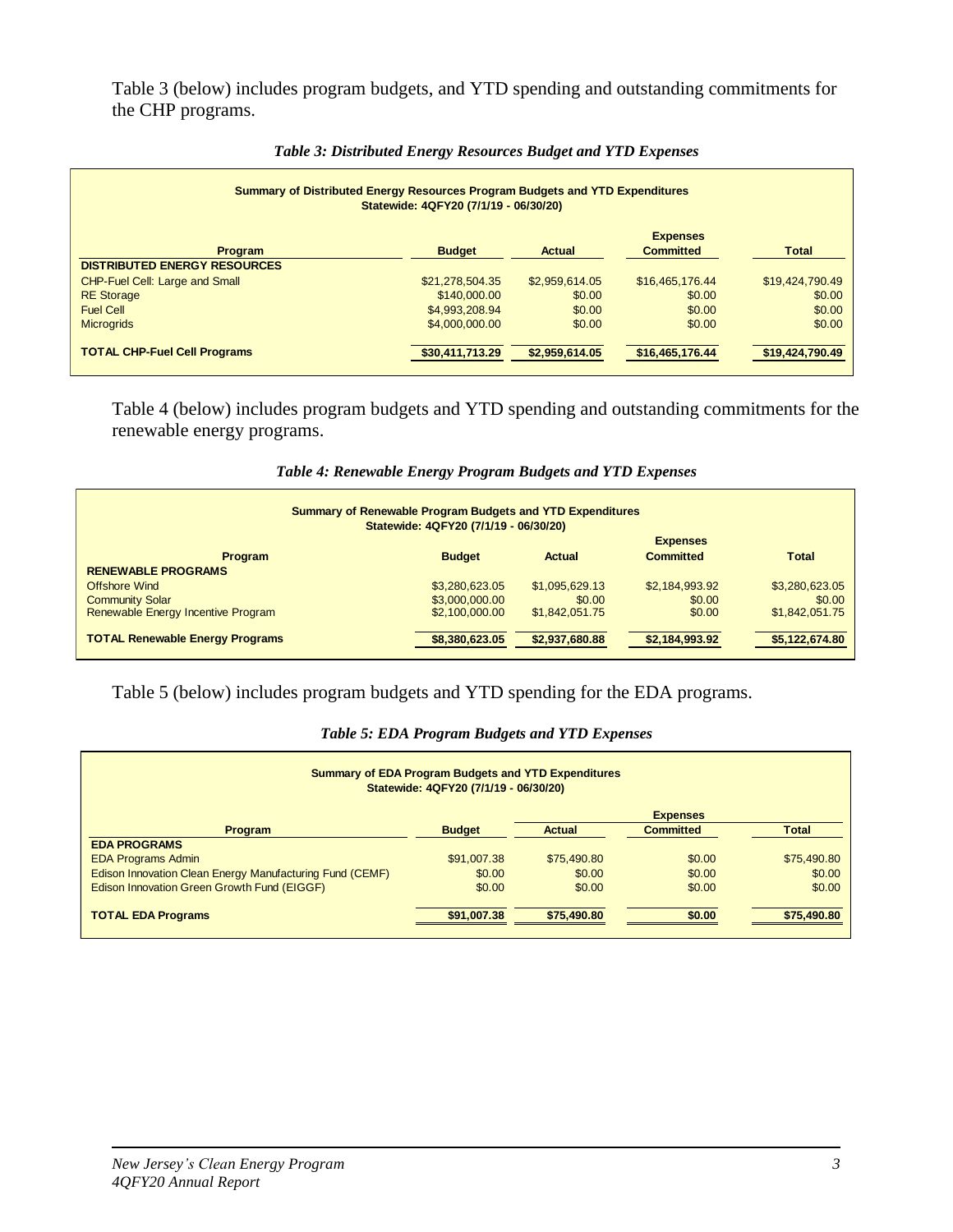The Division of Clean Energy (DCE) strives to minimize administration costs thereby maximizing the percentage of funding spent on direct incentives for the installation of energy efficiency and renewable energy measures. Table 6 (below) compares the DCE's expenditures with its approved budget for program administration.

| <b>Summary of NJCEP Planning &amp; Administration</b><br>Statewide: 4QFY20 (7/1/19 - 06/30/20) |                 |                |                  |                |  |  |  |
|------------------------------------------------------------------------------------------------|-----------------|----------------|------------------|----------------|--|--|--|
|                                                                                                |                 |                | <b>Expenses</b>  |                |  |  |  |
| Program                                                                                        | <b>Budget</b>   | <b>Actual</b>  | <b>Committed</b> | <b>Total</b>   |  |  |  |
| <b>Program Administration</b>                                                                  |                 |                |                  |                |  |  |  |
| <b>BPU Program Administration</b>                                                              | \$3,555,000.00  | \$12,468.60    | \$0.00           | \$12,468.60    |  |  |  |
| <b>Sub-Total: BPU Program Administration</b>                                                   | \$3,555,000.00  | \$12,468.60    | \$0.00           | \$12,468.60    |  |  |  |
| <b>MARKETING</b>                                                                               |                 |                |                  |                |  |  |  |
| <b>Marketing Contract</b>                                                                      | \$4,400,000.00  | \$397.541.19   | \$0.00           | \$397.541.19   |  |  |  |
| <b>Sub-Total: Marketing</b>                                                                    | \$4,400,000.00  | \$397,541.19   | \$0.00           | \$397,541.19   |  |  |  |
| <b>Program Evaluation/Analysis</b>                                                             |                 |                |                  |                |  |  |  |
| <b>Program Evaluation</b>                                                                      | \$3,969,428.25  | \$1,276,807.79 | \$0.00           | \$1,276,807.79 |  |  |  |
| <b>Research and Analysis</b>                                                                   | \$250,000.00    | \$0.00         | \$0.00           | \$0.00         |  |  |  |
| <b>Sub-Total: Program Evaluation/Analysis</b>                                                  | \$4,219,428.25  | \$1,276,807.79 | \$0.00           | \$1,276,807.79 |  |  |  |
| <b>OUTREACH AND EDUCATION</b>                                                                  |                 |                |                  |                |  |  |  |
| Sustainable Jersey                                                                             | \$742,085,00    | \$133,582.80   | \$0.00           | \$133,582.80   |  |  |  |
| <b>NJIT CE Learning Center</b>                                                                 | \$691,583.40    | \$168,333,95   | \$0.00           | \$168,333,95   |  |  |  |
| Conference                                                                                     | \$750,000.00    | \$0.00         | \$0.00           | \$0.00         |  |  |  |
| Outreach, Website, Other                                                                       | \$4,775,000.00  | \$4,197,360.00 | \$0.00           | \$4.197.360.00 |  |  |  |
| <b>Sub-Total: Outreach and Education</b>                                                       | \$6,958,668.40  | \$4,499,276.75 | \$0.00           | \$4,499,276.75 |  |  |  |
| <b>SPONSORSHIPS</b>                                                                            |                 |                |                  |                |  |  |  |
| <b>Sponsorships</b>                                                                            | \$70,000.00     | \$0.00         | \$0.00           | \$0.00         |  |  |  |
| <b>Sub-Total: Sponsorships</b>                                                                 | \$70,000.00     | \$0.00         | \$0.00           | \$0.00         |  |  |  |
| <b>TOTAL NJCEP Administration</b>                                                              | \$19,203,096,65 | \$6,186,094.33 | \$0.00           | \$6,186,094.33 |  |  |  |

| <b>Summary of BPU Initiatives</b><br>Statewide: 4QFY20 (7/1/19 - 06/30/20)                |                 |              |                |                |  |  |  |
|-------------------------------------------------------------------------------------------|-----------------|--------------|----------------|----------------|--|--|--|
| <b>Expenses</b><br><b>Budget</b><br><b>Committed</b><br><b>Total</b><br>Program<br>Actual |                 |              |                |                |  |  |  |
| <b>Community Energy Grants</b>                                                            | \$1,000,000,00  | \$0.00       | \$25,000.00    | \$25,000.00    |  |  |  |
| <b>Storage</b>                                                                            | \$4,105,000.00  | \$0.00       | \$0.00         | \$0.00         |  |  |  |
| <b>Electric Vehicles</b>                                                                  | \$30,000,000,00 | \$739,875,00 | \$7,654,125.00 | \$8,394,000.00 |  |  |  |
| <b>NJ Wind</b>                                                                            | \$4,500,000,00  | \$0.00       | \$0.00         | \$0.00         |  |  |  |
| R&D Energy Tech Hub                                                                       | \$4,500,000,00  | \$0.00       | \$0.00         | \$0.00         |  |  |  |
| <b>Workforce Development</b>                                                              | \$2,500,000,00  | \$0.00       | \$0.00         | \$0.00         |  |  |  |
| Curriculum                                                                                | \$4,500,000,00  | \$0.00       | \$0.00         | \$0.00         |  |  |  |
| <b>TOTAL BPU Initiatives</b>                                                              | \$51,105,000,00 | \$739,875.00 | \$7,679,125.00 | \$8,419,000.00 |  |  |  |

 $\blacksquare$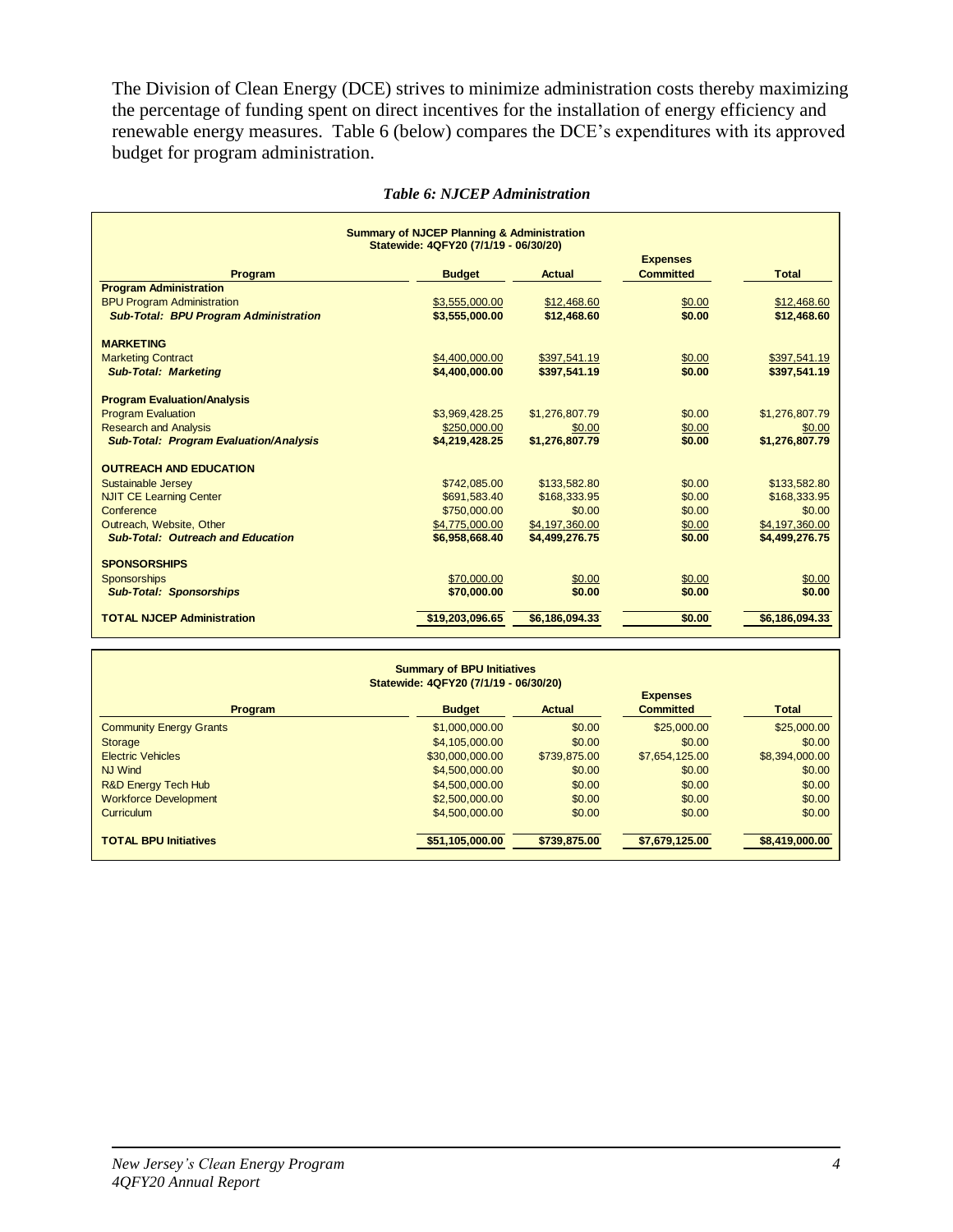In FY20 the BPU approved "enhanced incentives" for certain customers including: customers located in an Urban Enterprise Zone (UEZ); customers located in an Opportunity Zone (OZ); low to moderate income customers including those living in "affordable housing"; K-12 public schools; and municipal and county entities. Table 7 (below) includes data for customers eligible for an enhanced incentive.

|  | <b>Table 7: Enhanced Incentives</b> |
|--|-------------------------------------|
|  |                                     |

| New Jersey's Clean Energy Program<br><b>Enhanced Incentives - Total</b><br>Reporting Period: 07/01/2019 through 06/30/2020 | of Projects<br>Paid | Total Number Total Number<br>of Projects<br><b>Committed</b> | Base<br>Incentives Paid   Incentives Paid   Incentives Paid | <b>Enhanced</b> | Total           | <b>Base</b><br><b>Incentives</b><br><b>Committed</b> | Enhanced<br><b>Incentives</b><br><b>Committed</b>                                        | <b>Total</b><br><b>Incentives</b><br><b>Committed</b> | <b>Total Incentives Paid</b><br>& Committed |
|----------------------------------------------------------------------------------------------------------------------------|---------------------|--------------------------------------------------------------|-------------------------------------------------------------|-----------------|-----------------|------------------------------------------------------|------------------------------------------------------------------------------------------|-------------------------------------------------------|---------------------------------------------|
| <b>TOTAL Residential Programs</b>                                                                                          | 728                 | 132                                                          | \$1.111.049.30                                              | \$585.200.00    | \$1,696,249.30  | \$299.354.56                                         | \$139.750.00                                                                             | \$439,104.56                                          | \$2,135,353.86                              |
| <b>TOTAL Commercial &amp; Industrial Buildings</b>                                                                         | 1175                | 779                                                          | \$12.906.858.58                                             | \$9,473,517.51  | \$22,380,376.09 | \$28.019.963.11                                      | \$12.802.401.88                                                                          | \$40,822,364.99                                       | \$63,202,741.08                             |
| <b>TOTAL NJCEP</b><br>(ENHANCED INCENTIVES)                                                                                | 1903                | 911                                                          |                                                             |                 |                 |                                                      | \$14.017.907.88   \$10.058.717.51   \$24.076.625.39    \$28.319.317.67   \$12.942.151.88 | \$41,261,469.55                                       | \$65,338,094.94                             |





As shown in Table 8 (above), 80.1% of 4QFY20 program expenditures were for rebates, grants and other incentives. This includes rebates and other direct incentives paid to participating customers, along with the cost of any measures installed in customer homes, and any payments made pursuant to any NJCEP grant.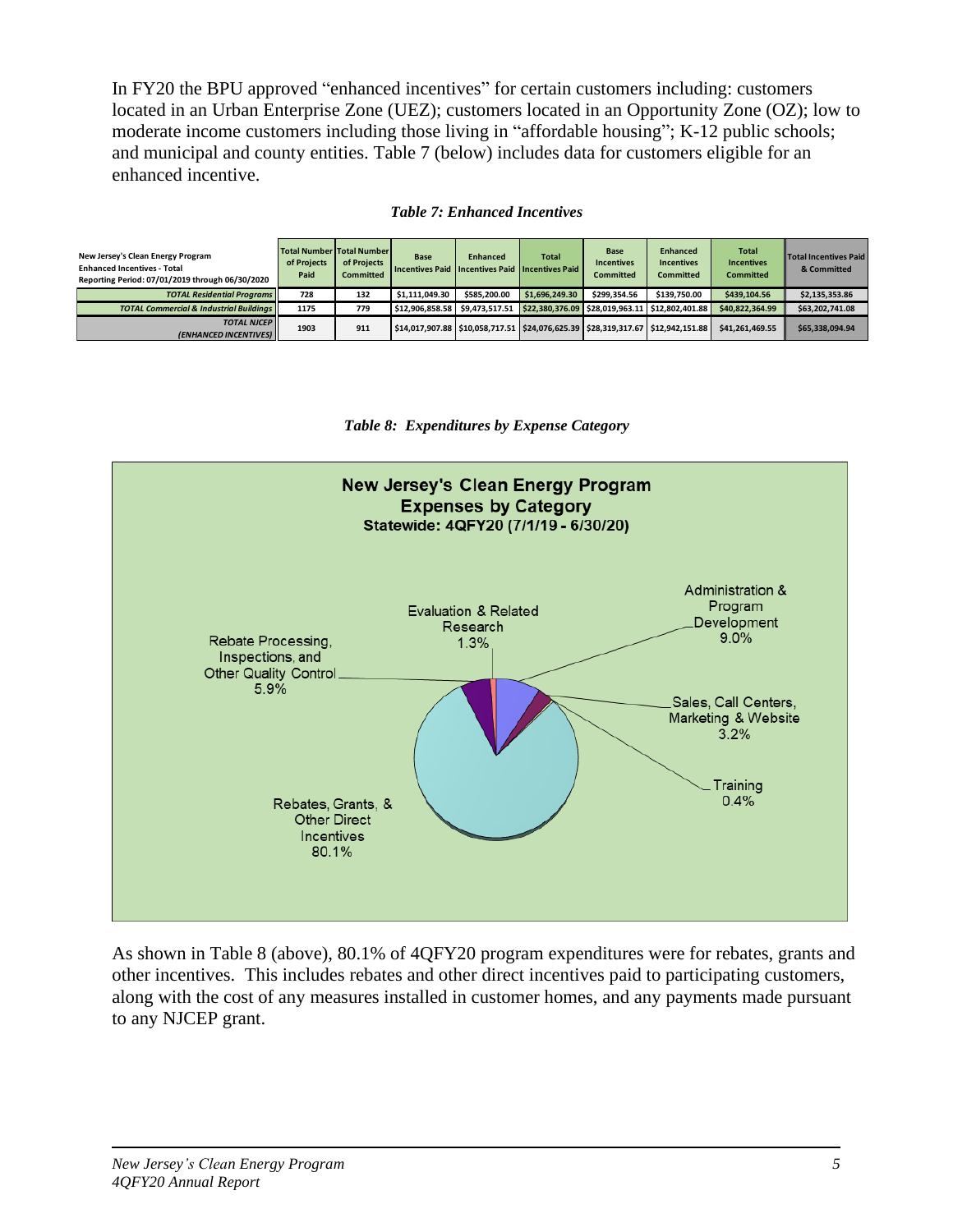The worksheets provided in Section III include detailed energy savings data, CHP-Fuel Cell generation data and renewable energy generation data by program. The annual and lifetime savings/generation data are for measures installed between July 1, 2019 through June 30, 2020. Savings include reductions in electric energy and natural gas usage as well as reductions in electric capacity requirements. CHP-Fuel Cell and renewable energy generation include both electric generation and capacity.

Annual savings/generation is equal to the annual savings/generation of any measure installed from July 1, 2019 through June 30, 2020. The lifetime savings/generation is the expected savings/generation over the expected life of these measures. Measure lives range from 15 years for certain lighting such as LEDs to 25 years for renewable energy systems and new home measures.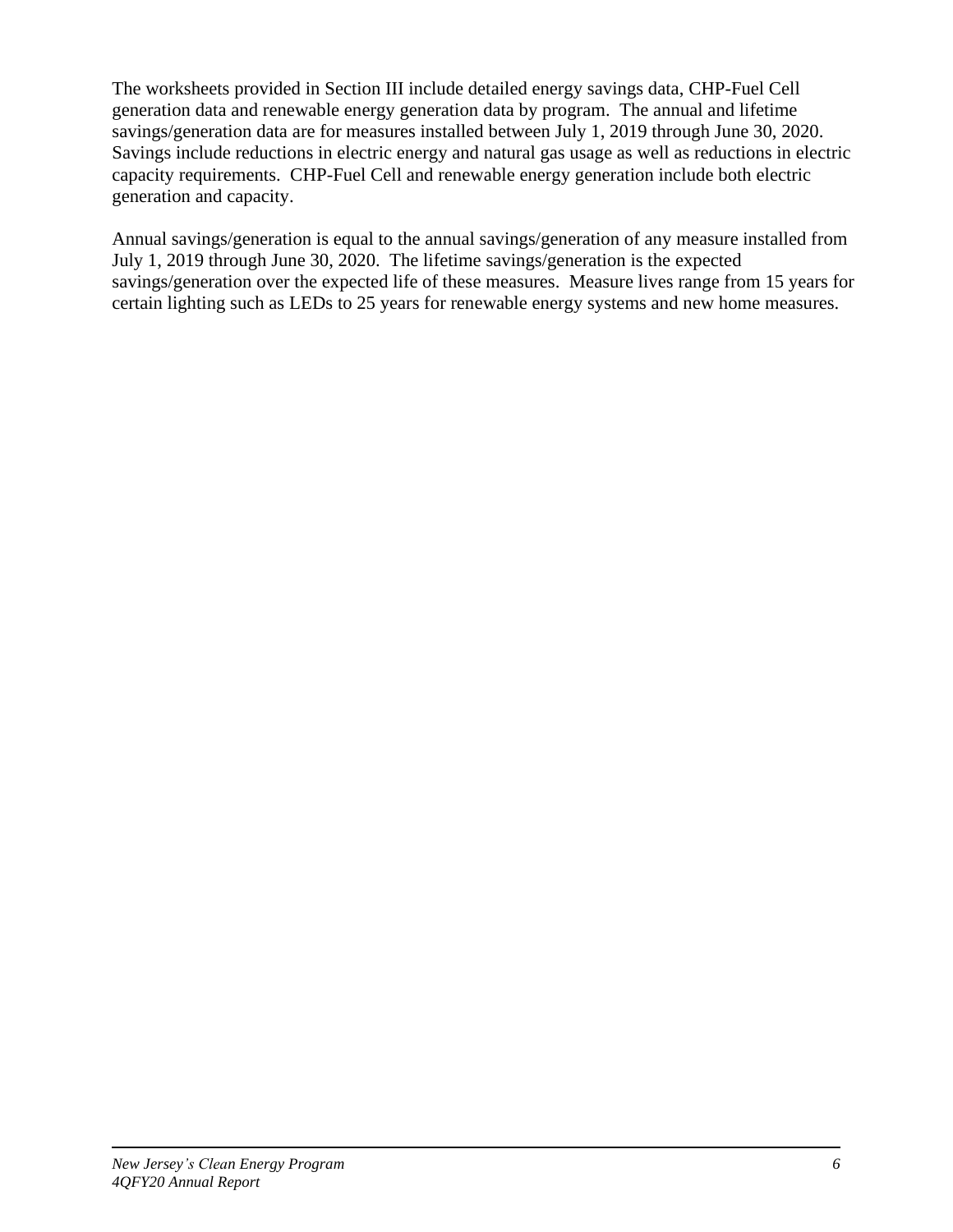Table 9 (below) summarizes annual and lifetime energy savings, CHP-Fuel Cell generation and renewable energy generation from measures installed from July 1, 2019 through June 30, 2020.

|  | Table 9: Energy Savings/Energy Capacity and Generation |  |  |  |
|--|--------------------------------------------------------|--|--|--|
|  |                                                        |  |  |  |

|                                                                        | <b>Summary of Energy Savings/Energy Capacity and Generation</b><br>Statewide: 4QFY20 (7/1/19 - 06/30/20) |                    |                      |
|------------------------------------------------------------------------|----------------------------------------------------------------------------------------------------------|--------------------|----------------------|
|                                                                        | <b>Actual</b>                                                                                            | <b>Committed</b>   | <b>Total</b>         |
| <b>Demand</b>                                                          |                                                                                                          |                    |                      |
| <b>kW Reduced</b>                                                      |                                                                                                          |                    |                      |
| <b>Energy Efficiency</b>                                               | 98,771                                                                                                   | 43,805             | 142,576              |
| <b>CHP-Fuel Cell</b>                                                   | $\mathbf{0}$                                                                                             | 5,829              | 5,829                |
| kW Installed (Capacity)                                                |                                                                                                          |                    |                      |
| <b>Renewable Energy</b>                                                | 388,741                                                                                                  | <b>NA</b>          | 388,741              |
| <b>CHP-Fuel Cell</b>                                                   | 730                                                                                                      | 20,865             | 21,595               |
| <b>Annual</b><br><b>MWh Saved</b>                                      |                                                                                                          |                    |                      |
| <b>Energy Efficiency</b>                                               | 785,991                                                                                                  | 229,850            | 1,015,841            |
| <b>CHP-Fuel Cell</b>                                                   | 908                                                                                                      | 22,564             | 23,472               |
| <b>MMBtu Saved</b><br><b>Energy Efficiency</b><br><b>CHP-Fuel Cell</b> | 566,422<br>14,166                                                                                        | 594,485<br>328,129 | 1,160,907<br>342,295 |
| <b>MWh Generated</b>                                                   |                                                                                                          |                    |                      |
| <b>Renewable Energy</b>                                                | 466,489                                                                                                  | <b>NA</b>          | 466,489              |
| <b>CHP-Fuel Cell</b>                                                   | 5,493                                                                                                    | 150,263            | 155,756              |
| <b>Lifetime</b><br><b>MWh Saved</b>                                    |                                                                                                          |                    |                      |
| <b>Energy Efficiency</b>                                               | 11,599,690                                                                                               | 3,492,699          | 15,092,389           |
| <b>CHP-Fuel Cell</b>                                                   | 13,623                                                                                                   | 440,204            | 453,827              |
| <b>MMBtu Saved</b>                                                     |                                                                                                          |                    |                      |
| <b>Energy Efficiency</b>                                               | 10,014,417                                                                                               | 9,596,490          | 19,610,907           |
| <b>CHP-Fuel Cell</b>                                                   | 212,483                                                                                                  | 6,254,434          | 6,466,916            |
| <b>MWh Generated</b>                                                   |                                                                                                          |                    |                      |
| <b>Renewable Energy</b>                                                | 11,662,225                                                                                               | <b>NA</b>          | 11,662,225           |
| <b>CHP-Fuel Cell</b>                                                   | 82,393                                                                                                   | 2,917,583          | 2,999,976            |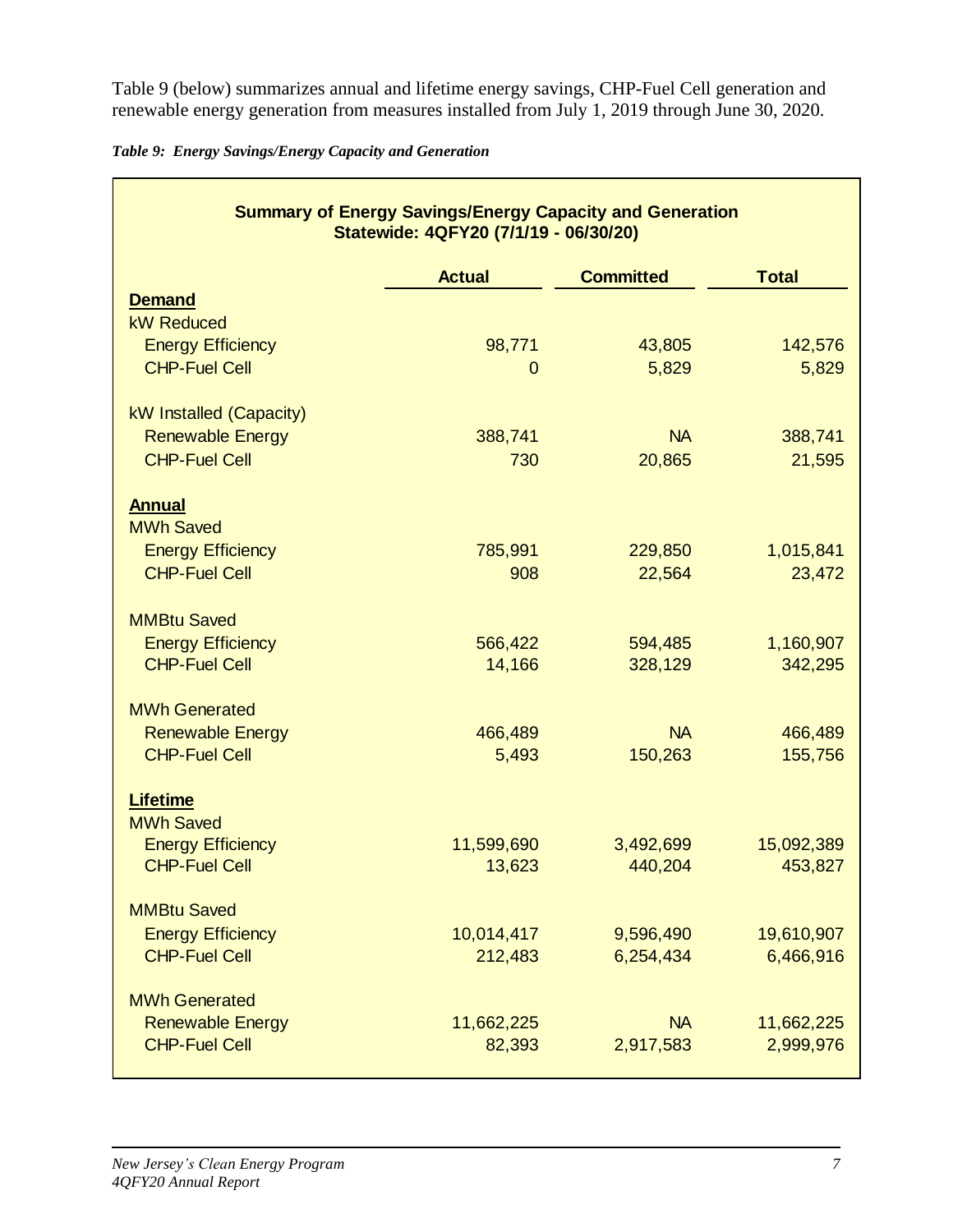Reducing electric and natural gas usage and generating electricity using renewable sources of electricity reduces the greenhouse gases that would have been emitted if the saved electricity or natural gas was otherwise used or if the electricity was generated on the electric grid. CHP-Fuel Cell projects also reduce greenhouse gas emissions, since they tend to use cleaner technologies that produce fewer emissions than if the electricity was generated by the grid. Table 10 (below) summarizes the emission reductions that result from the installation of program measures.

| <b>Summary of Annual Emissions Reductions</b><br>Statewide: 4QFY20 (7/1/19 - 06/30/20)                                             |                                                                         |  |  |  |  |  |  |  |  |
|------------------------------------------------------------------------------------------------------------------------------------|-------------------------------------------------------------------------|--|--|--|--|--|--|--|--|
| CO <sub>2</sub> (Metric Tons)<br><b>Energy Efficiency</b><br><b>CHP-Fuel Cell</b><br><b>Renewable Energy</b><br><b>Total</b>       | <b>All</b><br><b>Programs</b><br>488,212<br>1,750<br>273,956<br>763,919 |  |  |  |  |  |  |  |  |
| <b>NOX (Metric Tons)</b><br><b>Energy Efficiency</b><br><b>CHP-Fuel Cell</b><br><b>Renewable Energy</b><br><b>Total</b>            | 318<br>2.43<br>176<br>496                                               |  |  |  |  |  |  |  |  |
| <b>SO<sub>2</sub></b> (Metric Tons)<br><b>Energy Efficiency</b><br><b>CHP-Fuel Cell</b><br><b>Renewable Energy</b><br><b>Total</b> | 346<br>1.94<br>142<br>490                                               |  |  |  |  |  |  |  |  |
| Hg (Grams)<br><b>Energy Efficiency</b><br><b>CHP-Fuel Cell</b><br><b>Renewable Energy</b><br><b>Total</b>                          | 865<br>1.00<br>513<br>1,379                                             |  |  |  |  |  |  |  |  |

*Table 10: Annual Emissions Reductions*

Additional information about New Jersey's Clean Energy Program can be found at [www.njcleanenergy.com.](http://www.njcleanenergy.com/)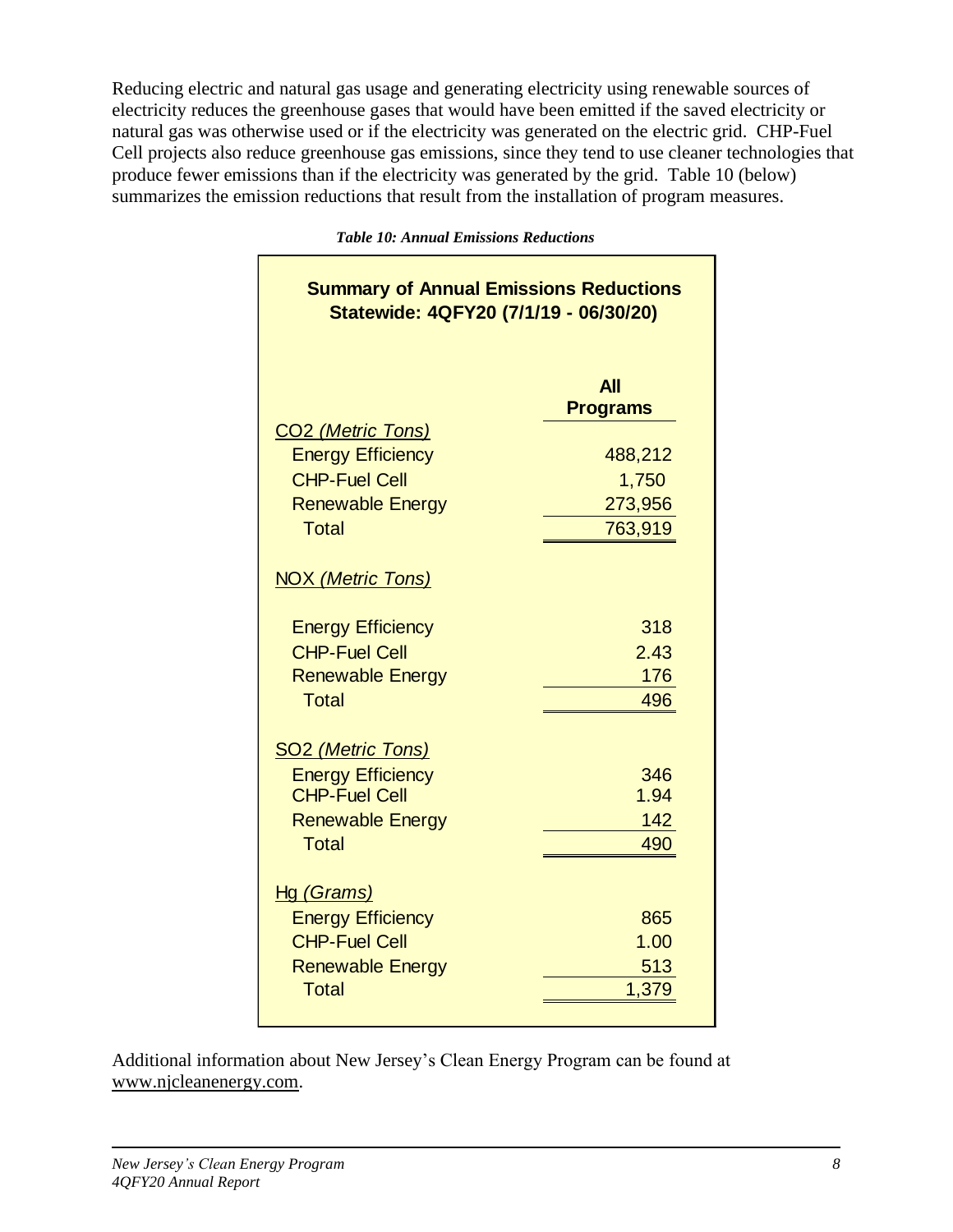## **II. Introduction**

This document reports the results of the New Jersey's Clean Energy Program for FY20. With its 2001 Comprehensive Resource Analysis ("CRA") Order, the Board required the implementation of new energy efficiency programs to replace existing Demand Side Management ("DSM") programs, and the development of programs to foster new clean energy resources, such as those provided by renewable energy sources. Starting in 2007 and through 2015 the programs were managed by the DCE primarily through contracts with Honeywell Utility Solutions (Honeywell) and TRC. Starting in 2016 the programs were managed by the DCE through the NJCEP Program Administrator contract awarded to TRC and members of its implementation team including CLEAResult.

Included in this report are financial, tracking metric, energy savings and emissions reduction data for the energy efficiency and renewable energy programs managed by the TRC team as well as New Jersey's six investor-owned electric and natural gas utilities which continue to manage the Comfort Partners low-income program, i.e., Atlantic City Electric Company ("ACE"), Jersey Central Power & Light Co. ("JCP&L"), New Jersey Natural Gas Co. ("NJNG"), Elizabethtown Gas Co. ("E-Town"), Public Service Electric & Gas Co. ("PSE&G"), and South Jersey Gas Co. ("SJG"), by the NJ Economic Development Authority, and by the Board's Division of Clean Energy.

This report presents program results for the period from July 1, 2019 through June 30, 2020 also referred to as 4QFY20. The data worksheets included in Section III have been formatted to reflect the Board's actions in adding, deleting or modifying the lineup of programs offered through that time period. Program financial results for the period are measured against those budgets.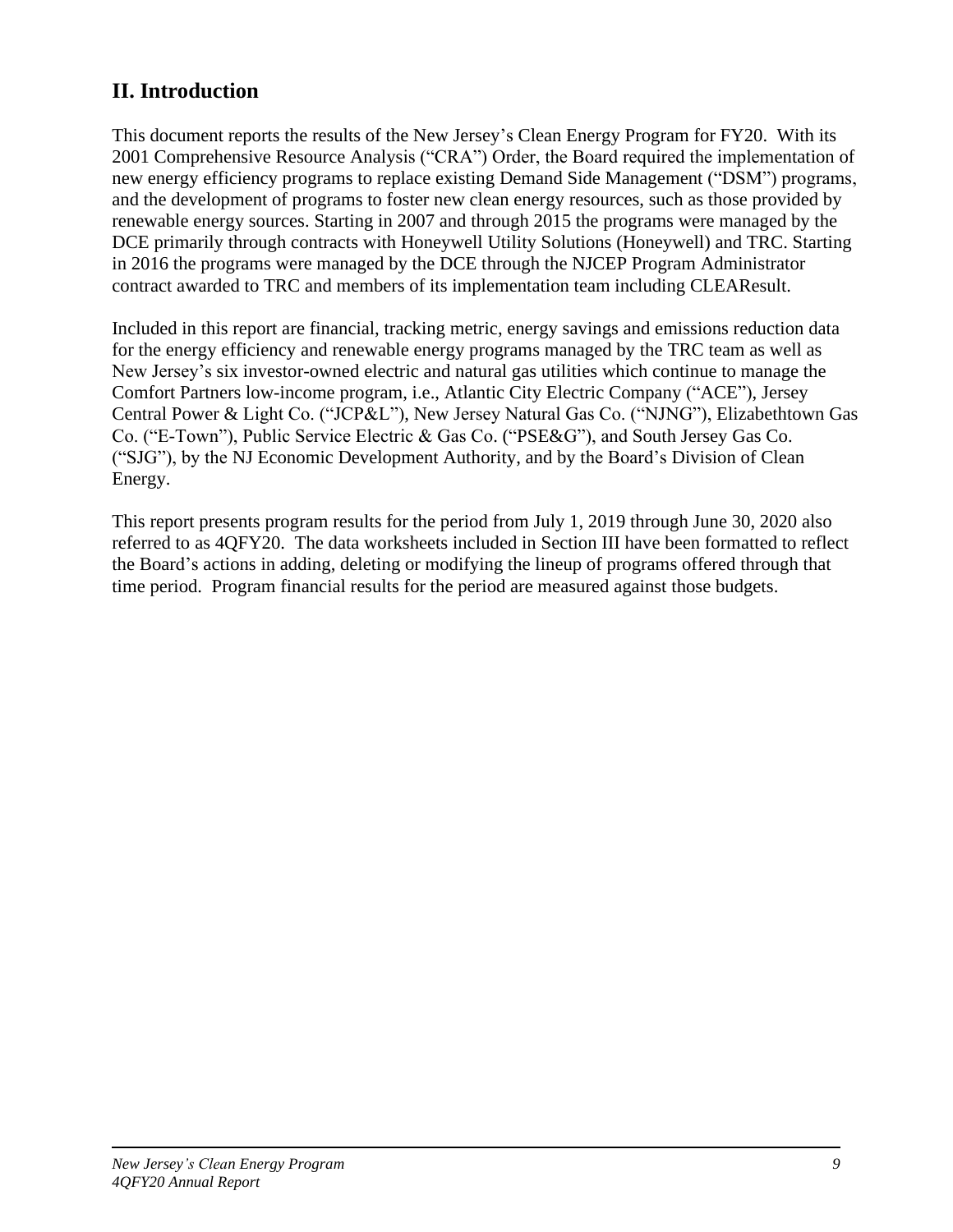The Board approved the following FY20 Clean Energy Programs:

#### **RESIDENTIAL ENERGY EFFICIENCY PROGRAMS**

Existing Homes Residential New Construction Energy Efficient Products

**RESIDENTIAL LOW-INCOME PROGRAM**

Comfort Partners

#### **COMMERCIAL AND INDUSTRIAL (C&I) ENERGY EFFICIENCY PROGRAMS**

Commercial & Industrial Buildings Direct Install Local Government Energy Audit State Facility Initiatives

#### **RENEWABLE ENERGY PROGRAMS**

Offshore Wind Community Solar Renewable Energy Incentive Program (REIP)

#### **DISTRIBUTED ENERGY RESOURCES**

Combined Heat and Power Renewable Energy Storage Fuel Cell Microgrids

#### **EDA PROGRAMS**

Edison Innovation Clean Energy Manufacturing Fund (CEMF)

#### **PLANNING & ADMINISTRATION**

BPU Program Administration (includes staff salaries) Marketing – Program Evaluation & Analysis Outreach & Education Sponsorships

#### **BPU INITIATIVES**

Community Grants Storage Electric Vehicles NJ Wind R&D Energy Tech Hub Workforce Development Curriculum

Following are detailed reporting data worksheets that support the expense and metric tracking results.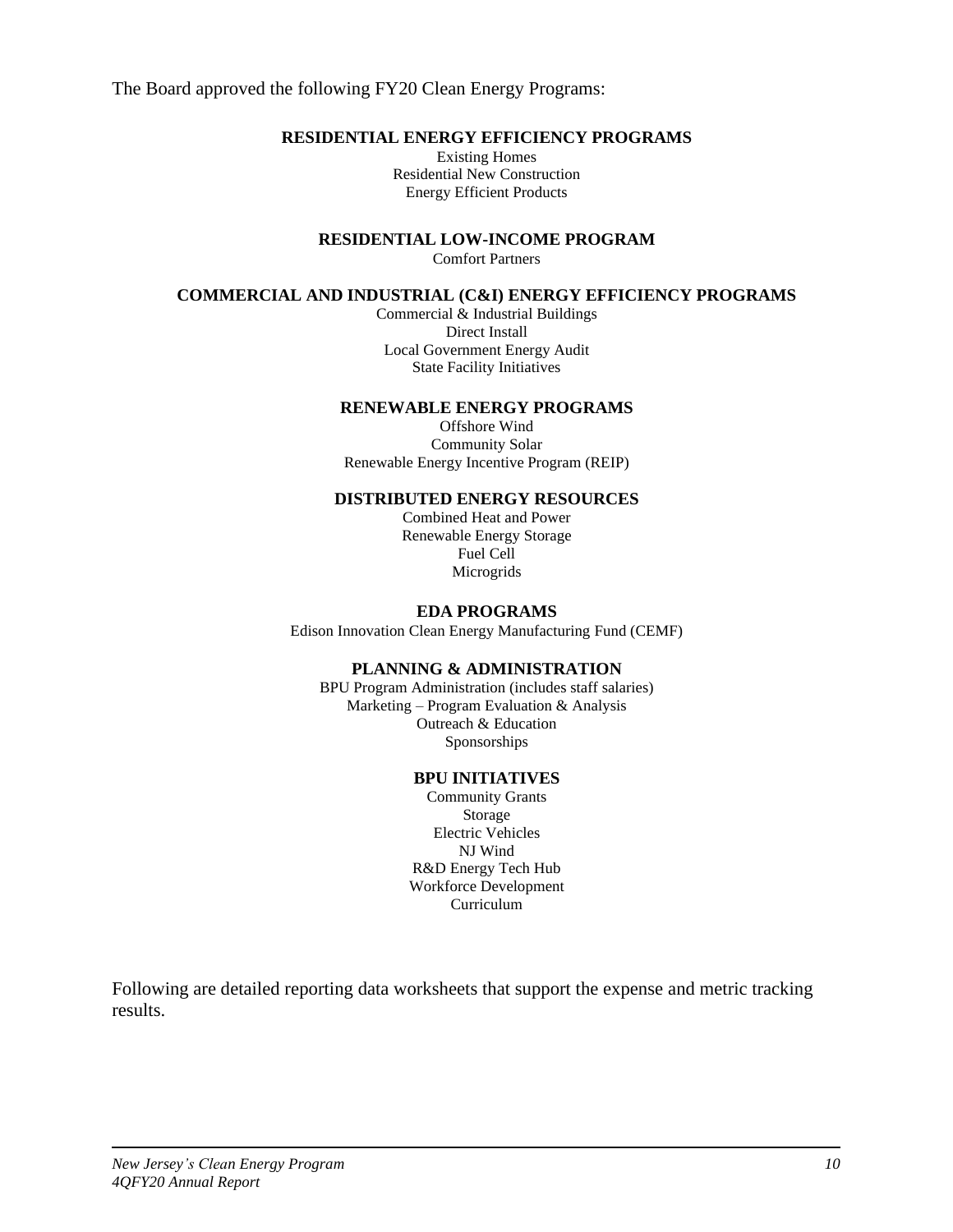## **Section III**

## **4QFY20 Reporting Data Worksheets**

The following tables provide cumulative information regarding various aspects of the New Jersey's Clean Energy Program (NJCEP) for the third Quarter of FY20, i.e., from July 1, 2019 through June 30, 2020. This data has been compiled by the NJCEP's current Program Administrator, TRC Environmental Corporation (TRC), using the NJCEP's Information Management System (IMS), a custom data tracking application administered and maintained by TRC.

Reported data includes: (1) expenses and commitments compared to approved budgets, (2) expenses by cost category, (3) electric savings, generation and gas and other fuel savings compared to goals, (4) electric savings, generation and gas and other fuel saving quantities, (5) calculated emissions reductions, and (6) metrics. All data is associated with NJCEP activity during the reporting period.

| Detailed Experise Data for Reporting Tear                                                                       |                                                            |                                                          |                                                            |                 |                                                           |                                                                                         |                                              |                                         |  |  |  |
|-----------------------------------------------------------------------------------------------------------------|------------------------------------------------------------|----------------------------------------------------------|------------------------------------------------------------|-----------------|-----------------------------------------------------------|-----------------------------------------------------------------------------------------|----------------------------------------------|-----------------------------------------|--|--|--|
| Statewide Summary - New Jerseys Clean Energy Program<br>Reporting Period: 07/01/2019 thru 06/30/2020<br>Program | <b>Total Actual</b><br><b>NJCEP</b><br><b>Expenditures</b> | <b>Administration</b><br>& Program<br><b>Development</b> | Sales, Call<br>Centers.<br><b>Marketing and</b><br>Website | <b>Training</b> | Rebates, Grants,<br>and Other Direct<br><b>Incentives</b> | <b>Rebate Processing,</b><br>Inspections, and<br><b>Other Quality</b><br><b>Control</b> | <b>Evaluation and</b><br>Related<br>Research | <b>Performance</b><br><b>Incentives</b> |  |  |  |
| <b>Energy Efficiency Programs</b>                                                                               | \$168,966,595.42                                           | \$14,842,409.20                                          | \$1,109,238.93                                             | \$805,811.84    | \$142,527,441.72                                          | \$9,651,699.73                                                                          | \$29,994.00                                  | \$0.00                                  |  |  |  |
| <b>Distributed Energy Resources</b>                                                                             | \$2,959,614.05                                             | \$652,093.53                                             | \$43,506.96                                                | \$0.00          | \$2,121,376.06                                            | \$142,637.50                                                                            | \$0.00                                       | \$0.00                                  |  |  |  |
| Renewable Energy Programs                                                                                       | \$2,937,680.88                                             | \$777,302.36                                             | \$43,506.96                                                | \$0.00          | \$0.00                                                    | \$1,021,242.43                                                                          | \$1,095,629.13                               | \$0.00                                  |  |  |  |
| <b>EDA Programs</b>                                                                                             | \$75,490.80                                                | \$75,490.80                                              | \$0.00                                                     | \$0.00          | \$0.00                                                    | \$0.00                                                                                  | \$0.00                                       | \$0.00                                  |  |  |  |
| Planning and Administration                                                                                     | \$6,186,094.33                                             | \$12,468.60                                              | \$4,594,901.19                                             | \$0.00          | \$301.916.75                                              | \$0.00                                                                                  | \$1,276,807.79                               | \$0.00                                  |  |  |  |
| <b>BPU Initiatives</b>                                                                                          | \$739,875.00                                               | \$0.00                                                   | \$0.00                                                     | \$0.00          | \$739,875.00                                              | \$0.00                                                                                  | \$0.00                                       | \$0.00                                  |  |  |  |
| <b>TOTAL</b>                                                                                                    | \$181.865.350.48                                           | \$16,359,764.49                                          | \$5,791,154.04                                             | \$805,811.84    | \$145,690,609.53                                          | \$10,815,579.66                                                                         | \$2,402,430.92                               | \$0.00                                  |  |  |  |
| <b>Percent of Total</b>                                                                                         | 100.00%                                                    | 9.00%                                                    | 3.18%                                                      | 0.44%           | $80.11\%$                                                 | 5.95%                                                                                   | 1.32%                                        | 0.00%                                   |  |  |  |

| New Jerseys Clean Energy Program                |  |
|-------------------------------------------------|--|
| <b>Detailed Expense Data for Reporting Year</b> |  |

| <b>Statewide Summary - Energy Efficiency Programs</b><br>Reporting Period: 07/01/2019 thru 06/30/2020<br>Program | <b>Total Actual</b><br><b>NJCEP</b><br><b>Expenditures</b> | <b>Administration</b><br>& Program<br><b>Development</b> | Sales, Call<br>Centers,<br><b>Marketing and</b><br><b>Website</b> | <b>Training</b> | Rebates, Grants,<br>and Other Direct<br><b>Incentives</b> | <b>Rebate</b><br>Processing.<br>Inspections, and<br><b>Other Quality</b><br><b>Control</b> | <b>Evaluation and</b><br><b>Related</b><br><b>Research</b> | <b>Performance</b><br><b>Incentives</b> |
|------------------------------------------------------------------------------------------------------------------|------------------------------------------------------------|----------------------------------------------------------|-------------------------------------------------------------------|-----------------|-----------------------------------------------------------|--------------------------------------------------------------------------------------------|------------------------------------------------------------|-----------------------------------------|
| <b>Residential Energy Efficiency Programs</b>                                                                    |                                                            |                                                          |                                                                   |                 |                                                           |                                                                                            |                                                            |                                         |
| <b>Existing Homes</b>                                                                                            |                                                            |                                                          |                                                                   |                 |                                                           |                                                                                            |                                                            |                                         |
| Residential HVAC - Electric & Gas                                                                                | \$9,486,329.51                                             | \$1,532,640.04                                           | \$43,506.84                                                       | \$220,500.00    | \$6,983,547.00                                            | \$706.135.63                                                                               | \$0.00                                                     | \$0.00                                  |
| Home Performance with Energy Star                                                                                | \$16,356,728.41                                            | \$1.369.212.00                                           | \$43,506.96                                                       | \$136,500.00    | \$13,434,050.28                                           | \$1,373,459.17                                                                             | \$0.00                                                     | \$0.00                                  |
| <b>Existing Homes (Post Transition)</b>                                                                          | \$0.00                                                     | \$0.00                                                   | \$0.00                                                            | \$0.00          | \$0.00                                                    | \$0.00                                                                                     | \$0.00                                                     | \$0.00                                  |
| <b>Residential New Construction</b>                                                                              | \$10,309,660.41                                            | \$1,567,262.63                                           | \$43,506.84                                                       | \$4,500.00      | \$7,903,298.76                                            | \$791,092.18                                                                               | \$0.00                                                     | \$0.00                                  |
| <b>Energy Efficient Products</b>                                                                                 | \$22,389,358.79                                            | \$1,007,618.99                                           | \$43,506.96                                                       | \$0.00          | \$18,469,436.29                                           | \$2,868,796.55                                                                             | \$0.00                                                     | \$0.00                                  |
| <b>Sub-Total: Residential Energy Efficiency Programs</b>                                                         | \$58,542,077.12                                            | \$5,476,733.66                                           | \$174,027.60                                                      | \$361,500.00    | \$46.790.332.33                                           | \$5,739,483.53                                                                             | \$0.00                                                     | \$0.00                                  |
| <b>Residential Low Income</b>                                                                                    |                                                            |                                                          |                                                                   |                 |                                                           |                                                                                            |                                                            |                                         |
| <b>Comfort Partners</b>                                                                                          | \$26,225,413.03                                            | \$1.795.566.46                                           | \$587,155.89                                                      | \$436,311.84    | \$22.423.161.03                                           | \$953.223.81                                                                               | \$29,994.00                                                | \$0.00                                  |
| <b>Sub-Total: Residential Low Income</b>                                                                         | \$26,225,413.03                                            | \$1,795,566.46                                           | \$587,155.89                                                      | \$436,311.84    | \$22,423,161.03                                           | \$953,223.81                                                                               | \$29,994.00                                                | \$0.00                                  |
| <b>C &amp; I Energy Efficiency Programs</b>                                                                      |                                                            |                                                          |                                                                   |                 |                                                           |                                                                                            |                                                            |                                         |
| C&I Buildings                                                                                                    |                                                            |                                                          |                                                                   |                 |                                                           |                                                                                            |                                                            |                                         |
| C&I New Construction                                                                                             | \$1,533,227.15                                             | \$941,249.17                                             | \$43,506.96                                                       | \$0.00          | \$517,451.47                                              | \$31,019.55                                                                                | \$0.00                                                     | \$0.00                                  |
| C&I Retrofit                                                                                                     | \$34,133,676.94                                            | \$1,553,126.07                                           | \$43,506.84                                                       | \$8,000.00      | \$30,624,552.84                                           | \$1,904,491.19                                                                             | \$0.00                                                     | \$0.00                                  |
| Pay-for-Performance New Construction                                                                             | \$5,261,273.53                                             | \$964,047.60                                             | \$43,506.96                                                       | \$0.00          | \$4,191,079.27                                            | \$62,639.70                                                                                | \$0.00                                                     | \$0.00                                  |
| Pay-for-Performance                                                                                              | \$8,878,375.70                                             | \$1,111,481.65                                           | \$43,506.96                                                       | \$0.00          | \$7,332,819.28                                            | \$390,567.81                                                                               | \$0.00                                                     | \$0.00                                  |
| Custom C&I Pilot                                                                                                 | \$745.467.93                                               | \$128,579.08                                             | \$43,506.84                                                       | \$0.00          | \$524,024.03                                              | \$49.357.98                                                                                | \$0.00                                                     | \$0.00                                  |
| Large Energy Users Program                                                                                       | \$8.182.577.22                                             | \$984,605.12                                             | \$43,506.96                                                       | \$0.00          | \$7,071,361.68                                            | \$83.103.46                                                                                | \$0.00                                                     | \$0.00                                  |
| C&I Buildings (Post Transition)                                                                                  | \$0.00                                                     | \$0.00                                                   | \$0.00                                                            | \$0.00          | \$0.00                                                    | \$0.00                                                                                     | \$0.00                                                     | \$0.00                                  |
| Local Government Energy Audit                                                                                    | \$2,895,618.53                                             | \$903,784.56                                             | \$43,506.96                                                       | \$0.00          | \$1,675,552.17                                            | \$272,774.84                                                                               | \$0.00                                                     | \$0.00                                  |
| Direct Install                                                                                                   | \$21,769,501.90                                            | \$983,235.83                                             | \$43,506.96                                                       | \$0.00          | \$20,577,721.25                                           | \$165,037.86                                                                               | \$0.00                                                     | \$0.00                                  |
| <b>Sub-Total: C &amp; I Energy Efficiency Programs</b>                                                           | \$83,399,718.90                                            | \$7,570,109.08                                           | \$348,055.44                                                      | \$8,000.00      | \$72,514,561.99                                           | \$2,958,992.39                                                                             | \$0.00                                                     | \$0.00                                  |
| Multifamily                                                                                                      |                                                            |                                                          |                                                                   |                 |                                                           |                                                                                            |                                                            |                                         |
| Multifamily                                                                                                      | \$0.00                                                     | \$0.00                                                   | \$0.00                                                            | \$0.00          | \$0.00                                                    | \$0.00                                                                                     | \$0.00                                                     | \$0.00                                  |
| <b>Sub-Total: Multifamily</b>                                                                                    | \$0.00                                                     | \$0.00                                                   | \$0.00                                                            | \$0.00          | \$0.00                                                    | \$0.00                                                                                     | \$0.00                                                     | \$0.00                                  |
| <b>State Facilities Initiative</b>                                                                               |                                                            |                                                          |                                                                   |                 |                                                           |                                                                                            |                                                            |                                         |
| <b>State Facilities Initiative</b>                                                                               | \$799,386.37                                               | \$0.00                                                   | \$0.00                                                            | \$0.00          | \$799,386.37                                              | \$0.00                                                                                     | \$0.00                                                     | \$0.00                                  |
| <b>Sub-Total: State Facilities Initiative</b>                                                                    | \$799,386.37                                               | \$0.00                                                   | \$0.00                                                            | \$0.00          | \$799,386.37                                              | \$0.00                                                                                     | \$0.00                                                     | \$0.00                                  |
| <b>TOTAL</b>                                                                                                     | \$168,966,595.42                                           | \$14,842,409.20                                          | \$1,109,238.93                                                    | \$805,811.84    | \$142.527.441.72                                          | \$9,651,699.73                                                                             | \$29,994.00                                                | \$0.00                                  |
| <b>Percent of Total</b>                                                                                          | 100.00%                                                    | 8.78%                                                    | 0.66%                                                             | 0.48%           | 84.35%                                                    | 5.71%                                                                                      | 0.02%                                                      | 0.00%                                   |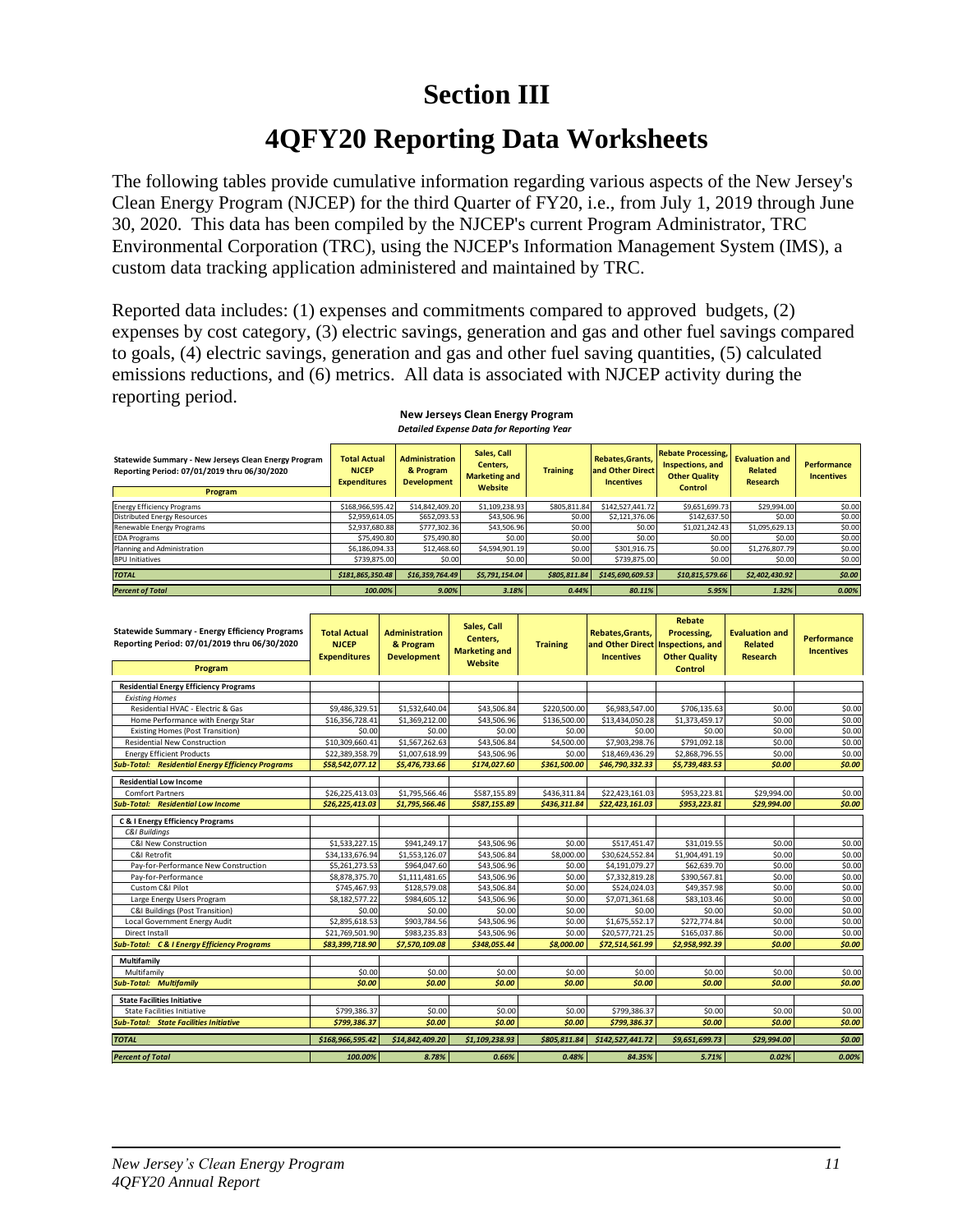| <b>Statewide Summary - Distributed Energy Resources</b><br>Reporting Period: 07/01/2019 thru 06/30/2020<br>Program | <b>Total Actual</b><br><b>NJCEP</b><br><b>Expenditures</b> | <b>Administration</b><br>& Program<br><b>Development</b> | Sales, Call<br>Centers,<br><b>Marketing and</b><br>Website | <b>Training</b> | Rebates.Grants.<br><b>Incentives</b> | Rebate<br>Processing.<br>and Other Direct Inspections, and<br><b>Other Quality</b><br><b>Control</b> | <b>Evaluation and</b><br>Related<br>Research | <b>Performance</b><br><b>Incentives</b> |
|--------------------------------------------------------------------------------------------------------------------|------------------------------------------------------------|----------------------------------------------------------|------------------------------------------------------------|-----------------|--------------------------------------|------------------------------------------------------------------------------------------------------|----------------------------------------------|-----------------------------------------|
| CHP                                                                                                                | \$2,959,614.05                                             | \$652,093.53                                             | \$43,506.96                                                | \$0.00          | \$2,121,376.06                       | \$142,637.50                                                                                         | \$0.00                                       | \$0.00                                  |
| <b>RE</b> Storage                                                                                                  | \$0.00                                                     | \$0.00                                                   | \$0.00                                                     | \$0.00          | \$0.00                               | \$0.00                                                                                               | \$0.00                                       | \$0.00                                  |
| Fuel Cell                                                                                                          | \$0.00                                                     | \$0.00                                                   | \$0.00                                                     | \$0.00          | \$0.00                               | \$0.00                                                                                               | \$0.00                                       | \$0.00                                  |
| Microgrids                                                                                                         | \$0.00                                                     | \$0.00                                                   | \$0.00                                                     | \$0.00          | \$0.00                               | \$0.00                                                                                               | \$0.00                                       | \$0.00                                  |
| <b>TOTAL</b>                                                                                                       | \$2.959.614.05                                             | \$652.093.53                                             | \$43,506.96                                                | \$0.00          | \$2,121,376.06                       | \$142.637.50                                                                                         | \$0.00                                       | \$0.00                                  |
| <b>Percent of Total</b>                                                                                            | 100.00%                                                    | 22.03%                                                   | 1.47%                                                      | 0.00%           | 71.68%                               | 4.82%                                                                                                | 0.00%                                        | 0.00%                                   |

| Statewide Summary - Renewable Energy Programs<br>Reporting Period: 07/01/2019 thru 06/30/2020<br>Program | <b>Total Actual</b><br><b>NJCEP</b><br><b>Expenditures</b> | <b>Administration</b><br>& Program<br><b>Development</b> | Sales, Call<br>Centers,<br><b>Marketing and</b><br>Website | <b>Training</b> | Rebates, Grants,<br>and Other Direct<br><b>Incentives</b> | Rebate<br>Processing,<br>Inspections, and<br><b>Other Quality</b><br><b>Control</b> | <b>Evaluation and</b><br><b>Related</b><br><b>Research</b> | <b>Performance</b><br><b>Incentives</b> |
|----------------------------------------------------------------------------------------------------------|------------------------------------------------------------|----------------------------------------------------------|------------------------------------------------------------|-----------------|-----------------------------------------------------------|-------------------------------------------------------------------------------------|------------------------------------------------------------|-----------------------------------------|
| Offshore Wind                                                                                            | \$1,095,629.13                                             | \$0.00                                                   | \$0.00                                                     | \$0.00          | \$0.00                                                    | \$0.00                                                                              | \$1,095,629.13                                             | \$0.00                                  |
| Community Solar                                                                                          | \$0.00                                                     | \$0.00                                                   | \$0.00                                                     | \$0.00          | \$0.00                                                    | \$0.00                                                                              | \$0.00                                                     | \$0.00                                  |
| Solar Programs                                                                                           | \$1,842,051.75                                             | \$777,302.36                                             | \$43,506.96                                                | \$0.00          | \$0.00                                                    | \$1,021,242.43                                                                      | \$0.00                                                     | \$0.00                                  |
| <b>TOTAL</b>                                                                                             | \$2.937.680.88                                             | \$777,302.36                                             | \$43,506.96                                                | \$0.00          | \$0.00                                                    | \$1.021.242.43                                                                      | \$1.095.629.13                                             | \$0.00                                  |
| <b>Percent of Total</b>                                                                                  | 100.00%                                                    | 26.46%                                                   | 1.48%                                                      | 0.00%           | 0.00%                                                     | 34.76%                                                                              | 37.30%                                                     | 0.00%                                   |

| <b>Statewide Summary - EDA Programs</b><br>Reporting Period: 07/01/2019 thru 06/30/2020<br>Program | <b>Total Actual</b><br><b>NJCEP</b><br><b>Expenditures</b> | <b>Administration</b><br>& Program<br><b>Development</b> | Sales, Call<br>Centers,<br><b>Marketing and</b><br>Website | <b>Training</b> | <b>Rebates.Grants.</b><br>and Other Direct Inspections, and<br><b>Incentives</b> | Rebate<br>Processing.<br><b>Other Quality</b><br><b>Control</b> | <b>Evaluation and</b><br>Related<br><b>Research</b> | <b>Performance</b><br><b>Incentives</b> |
|----------------------------------------------------------------------------------------------------|------------------------------------------------------------|----------------------------------------------------------|------------------------------------------------------------|-----------------|----------------------------------------------------------------------------------|-----------------------------------------------------------------|-----------------------------------------------------|-----------------------------------------|
| <b>EDA Programs Admin</b>                                                                          | \$75,490.80                                                | \$75,490.80                                              | \$0.00                                                     | \$0.00          | \$0.00                                                                           | \$0.00                                                          | \$0.00                                              | \$0.00                                  |
| Edison Innovation Clean Energy Manufacturing Fund (CEMF)                                           | \$0.00                                                     | \$0.00                                                   | \$0.00                                                     | \$0.00          | \$0.00                                                                           | \$0.00                                                          | \$0.00                                              | \$0.00                                  |
| Edison Innovation Green Growth Fund (EIGGF)                                                        | \$0.00                                                     | \$0.00                                                   | \$0.00                                                     | \$0.00          | \$0.00                                                                           | \$0.00                                                          | \$0.00                                              | \$0.00                                  |
| <b>TOTAL</b>                                                                                       | \$75,490.80                                                | \$75,490.80                                              | \$0.00                                                     | \$0.00          | \$0.00                                                                           | \$0.00                                                          | \$0.00                                              | \$0.00                                  |
| <b>Percent of Total</b>                                                                            | 100.00%                                                    | 100.00%                                                  | 0.00%                                                      | 0.00%           | 0.00%                                                                            | 0.00%                                                           | 0.00%                                               | 0.00%                                   |

| Statewide Summary - Planning and Administration<br>Reporting Period: 07/01/2019 thru 06/30/2020<br>Program | <b>Total Actual</b><br><b>NJCEP</b><br><b>Expenditures</b> | <b>Administration</b><br>& Program<br><b>Development</b> | Sales, Call<br>Centers.<br><b>Marketing and</b><br>Website | <b>Training</b> | Rebates, Grants,<br>and Other Direct Inspections, and<br><b>Incentives</b> | Rebate<br>Processing,<br><b>Other Quality</b><br><b>Control</b> | <b>Evaluation and</b><br><b>Related</b><br>Research | Performance<br><b>Incentives</b> |
|------------------------------------------------------------------------------------------------------------|------------------------------------------------------------|----------------------------------------------------------|------------------------------------------------------------|-----------------|----------------------------------------------------------------------------|-----------------------------------------------------------------|-----------------------------------------------------|----------------------------------|
| <b>BPU Program Administration</b>                                                                          |                                                            |                                                          |                                                            |                 |                                                                            |                                                                 |                                                     |                                  |
| <b>BPU Program Administration</b>                                                                          | \$12,468.60                                                | \$12,468.60                                              | \$0.00                                                     | \$0.00          | \$0.00                                                                     | \$0.00                                                          | \$0.00                                              | \$0.00                           |
| <b>Sub-Total: BPU Program Administration</b>                                                               | \$12,468.60                                                | \$12,468.60                                              | \$0.00                                                     | \$0.00          | \$0.00                                                                     | \$0.00                                                          | \$0.00                                              | \$0.00                           |
| <b>Marketing</b>                                                                                           |                                                            |                                                          |                                                            |                 |                                                                            |                                                                 |                                                     |                                  |
| <b>Marketing Contract</b>                                                                                  | \$397.541.19                                               | \$0.00                                                   | \$397,541.19                                               | \$0.00          | \$0.00                                                                     | \$0.00                                                          | \$0.00                                              | \$0.00                           |
| <b>Sub-Total: Marketing</b>                                                                                | \$397.541.19                                               | \$0.00                                                   | \$397,541.19                                               | \$0.00          | \$0.00                                                                     | \$0.00                                                          | \$0.00                                              | \$0.00                           |
| <b>Program Evaluation/Analysis</b>                                                                         |                                                            |                                                          |                                                            |                 |                                                                            |                                                                 |                                                     |                                  |
| Program Evaluation                                                                                         | \$1,276,807.79                                             | \$0.00                                                   | \$0.00                                                     | \$0.00          | \$0.00                                                                     | \$0.00                                                          | \$1,276,807.79                                      | \$0.00                           |
| <b>Research and Analysis</b>                                                                               | \$0.00                                                     | \$0.00                                                   | \$0.00                                                     | \$0.00          | \$0.00                                                                     | \$0.00                                                          | \$0.00                                              | \$0.00                           |
| <b>Sub-Total: Program Evaluation/Analysis</b>                                                              | \$1,276,807.79                                             | \$0.00                                                   | \$0.00                                                     | \$0.00          | \$0.00                                                                     | \$0.00                                                          | \$1,276,807.79                                      | \$0.00                           |
| <b>Outreach and Education</b>                                                                              |                                                            |                                                          |                                                            |                 |                                                                            |                                                                 |                                                     |                                  |
| Sustainable Jersey                                                                                         | \$133,582.80                                               | \$0.00                                                   | \$0.00                                                     | \$0.00          | \$133,582.80                                                               | \$0.00                                                          | \$0.00                                              | \$0.00                           |
| <b>NJIT Learning Center</b>                                                                                | \$168,333.95                                               | \$0.00                                                   | \$0.00                                                     | \$0.00          | \$168,333.95                                                               | \$0.00                                                          | \$0.00                                              | \$0.00                           |
| Conference                                                                                                 | \$0.00                                                     | \$0.00                                                   | \$0.00                                                     | \$0.00          | \$0.00                                                                     | \$0.00                                                          | \$0.00                                              | \$0.00                           |
| Outreach, Website, Other                                                                                   | \$4,197,360.00                                             | \$0.00                                                   | \$4,197,360.00                                             | \$0.00          | \$0.00                                                                     | \$0.00                                                          | \$0.00                                              | \$0.00                           |
| <b>Sub-Total: Outreach and Education</b>                                                                   | \$4,499,276.75                                             | \$0.00                                                   | \$4,197,360.00                                             | \$0.00          | \$301.916.75                                                               | \$0.00                                                          | \$0.00                                              | \$0.00                           |
| Sponsorships                                                                                               |                                                            |                                                          |                                                            |                 |                                                                            |                                                                 |                                                     |                                  |
| Sponsorships                                                                                               | \$0.00                                                     | \$0.00                                                   | \$0.00                                                     | \$0.00          | \$0.00                                                                     | \$0.00                                                          | \$0.00                                              | \$0.00                           |
| <b>Sub-Total: Sponsorships</b>                                                                             | \$0.00                                                     | \$0.00                                                   | \$0.00                                                     | \$0.00          | \$0.00                                                                     | \$0.00                                                          | \$0.00                                              | \$0.00                           |
| <b>TOTAL</b>                                                                                               | \$6,186,094.33                                             | \$12,468.60                                              | \$4,594,901.19                                             | \$0.00          | \$301,916.75                                                               | \$0.00                                                          | \$1,276,807.79                                      | \$0.00                           |
| <b>Percent of Total</b>                                                                                    | 100.00%                                                    | 0.20%                                                    | 74.28%                                                     | 0.00%           | 4.88%                                                                      | 0.00%                                                           | 20.64%                                              | 0.00%                            |

| <b>Statewide Summary - BPU Initiatives</b><br>Reporting Period: 07/01/2019 thru 06/30/2020<br>Program | <b>Total Actual</b><br><b>NJCEP</b><br><b>Expenditures</b> | <b>Administration</b><br>& Program<br><b>Development</b> | Sales, Call<br>Centers,<br><b>Marketing and</b><br>Website | <b>Training</b> | Rebates.Grants.<br><b>Incentives</b> | Rebate<br>Processing,<br>and Other Direct Inspections, and<br><b>Other Quality</b><br><b>Control</b> | <b>Evaluation and</b><br>Related<br><b>Research</b> | Performance<br><b>Incentives</b> |
|-------------------------------------------------------------------------------------------------------|------------------------------------------------------------|----------------------------------------------------------|------------------------------------------------------------|-----------------|--------------------------------------|------------------------------------------------------------------------------------------------------|-----------------------------------------------------|----------------------------------|
| <b>Community Energy Grants</b>                                                                        | \$0.00                                                     | \$0.00                                                   | \$0.00                                                     | \$0.00          | \$0.00                               | \$0.00                                                                                               | \$0.00                                              | \$0.00                           |
| Storage                                                                                               | \$0.00                                                     | \$0.00                                                   | \$0.00                                                     | \$0.00          | \$0.00                               | \$0.00                                                                                               | \$0.00                                              | \$0.00                           |
| <b>Electric Vehicles</b>                                                                              | \$739,875,00                                               | \$0.00                                                   | \$0.00                                                     | \$0.00          | \$739,875.00                         | \$0.00                                                                                               | \$0.00                                              | \$0.00                           |
| NJ Wind                                                                                               | \$0.00                                                     | \$0.00                                                   | \$0.00                                                     | \$0.00          | \$0.00                               | \$0.00                                                                                               | \$0.00                                              | \$0.00                           |
| R&D Energy Tech Hub                                                                                   | \$0.00                                                     | \$0.00                                                   | \$0.00                                                     | \$0.00          | \$0.00                               | \$0.00                                                                                               | \$0.00                                              | \$0.00                           |
| Workforce Development                                                                                 | \$0.00                                                     | \$0.00                                                   | \$0.00                                                     | \$0.00          | \$0.00                               | \$0.00                                                                                               | \$0.00                                              | \$0.00                           |
| Curriculum                                                                                            | \$0.00                                                     | \$0.00                                                   | \$0.00                                                     | \$0.00          | \$0.00                               | \$0.00                                                                                               | \$0.00                                              | \$0.00                           |
| <b>TOTAL</b>                                                                                          | \$739.875.00                                               | \$0.00                                                   | \$0.00                                                     | \$0.00          | \$739,875.00                         | \$0.00                                                                                               | \$0.00                                              | \$0.00                           |
| <b>Percent of Total</b>                                                                               | 100.00%                                                    | 0.00%                                                    | 0.00%                                                      | $0.00\%$        | 100.00%                              | 0.00%                                                                                                | 0.00%                                               | 0.00%                            |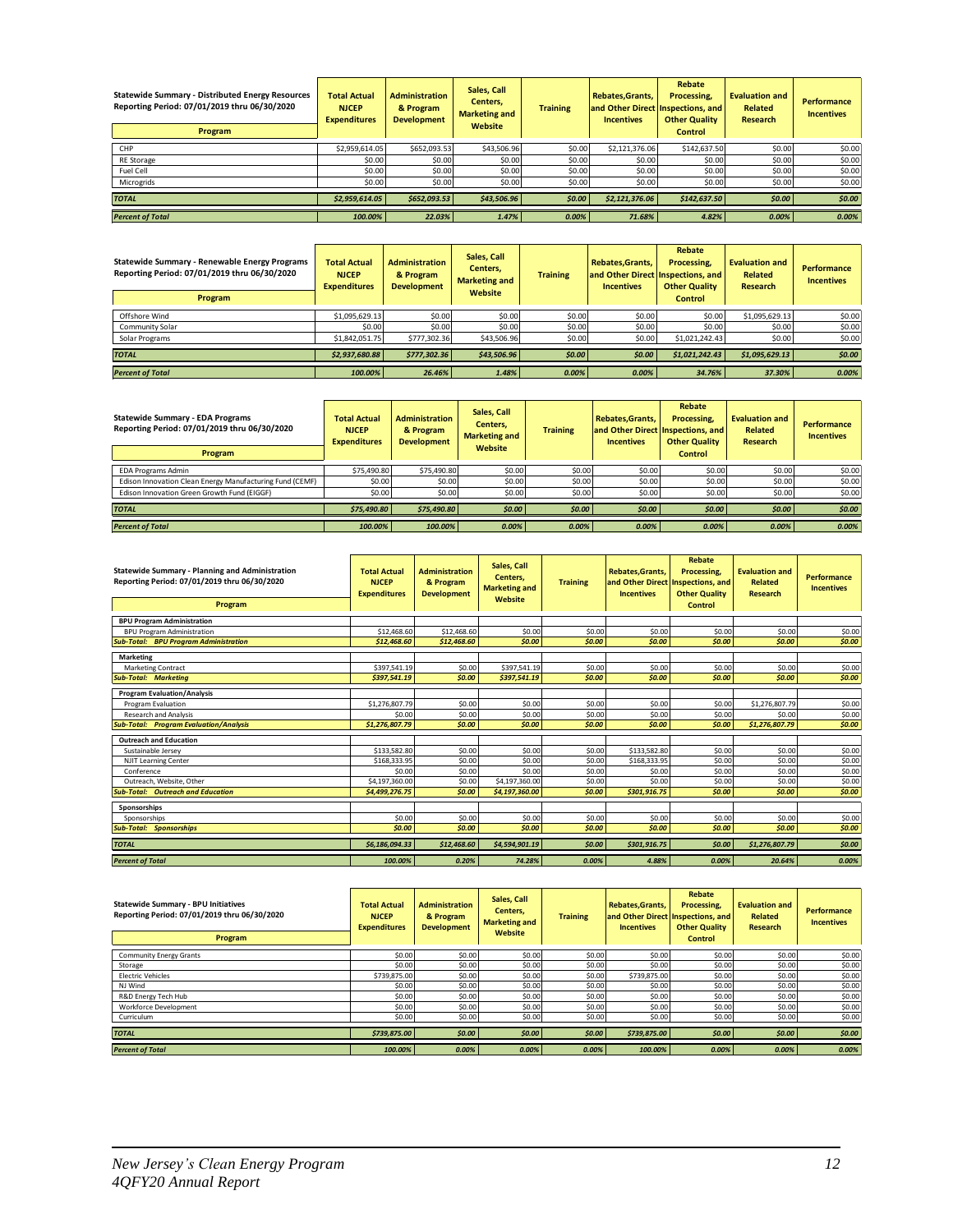#### **New Jerseys Clean Energy Program** *Detailed Expense Data for Reporting Year*

|                                                         |                                            |                                                       |                                                         | <b>Cost Category Budgets</b> |                                                           |                                                                              |                                                  |
|---------------------------------------------------------|--------------------------------------------|-------------------------------------------------------|---------------------------------------------------------|------------------------------|-----------------------------------------------------------|------------------------------------------------------------------------------|--------------------------------------------------|
| Reporting Period: 07/01/2019 thru 06/30/2020<br>Program | <b>Total Actual</b><br><b>Expenditures</b> | <b>Administration &amp;</b><br>Program<br>Development | Sales, Call Centers,<br><b>Marketing and</b><br>Website | <b>Training</b>              | Rebates, Grants,<br>and Other Direct<br><b>Incentives</b> | Rebate<br>Processing,<br>Inspections, and<br><b>Other Quality</b><br>Control | <b>Evaluation and</b><br><b>Related Research</b> |
| <b>Energy Efficiency Programs</b>                       | \$168,966,595.42                           | \$14,842,409.20                                       | \$1,109,238.93                                          | \$805,811.84                 | \$142,527,441.72                                          | \$9,651,699.73                                                               | \$29,994.00                                      |
| Distributed Energy Resources                            | \$2,959,614.05                             | \$652.093.53                                          | \$43,506.96                                             | \$0.00                       | \$2,121,376.06                                            | \$142,637.50                                                                 | \$0.00                                           |
| Renewable Energy Programs                               | \$2,937,680.88                             | \$777.302.36                                          | \$43,506.96                                             | \$0.00                       | \$0.00                                                    | \$1,021,242.43                                                               | \$1,095,629.13                                   |
| <b>EDA Programs</b>                                     | \$75,490.80                                | \$75,490.80                                           | \$0.00                                                  | \$0.00                       | \$0.00                                                    | \$0.00                                                                       | \$0.00                                           |
| Planning and Administration                             | \$6.186.094.33                             | \$12,468.60                                           | \$4.594.901.19                                          | \$0.00                       | \$301.916.75                                              | \$0.00                                                                       | \$1,276,807.79                                   |
| <b>BPU Initiatives</b>                                  | \$739.875.00                               | \$0.00                                                | \$0.00                                                  | \$0.00                       | \$739,875,00                                              | \$0.00                                                                       | \$0.00                                           |
| <b>TOTAL</b>                                            | \$181,865,350.48                           | \$16,359,764.49                                       | \$5,791,154.04                                          | \$805.811.84                 | \$145,690,609.53                                          | \$10,815,579.66                                                              | \$2.402.430.92                                   |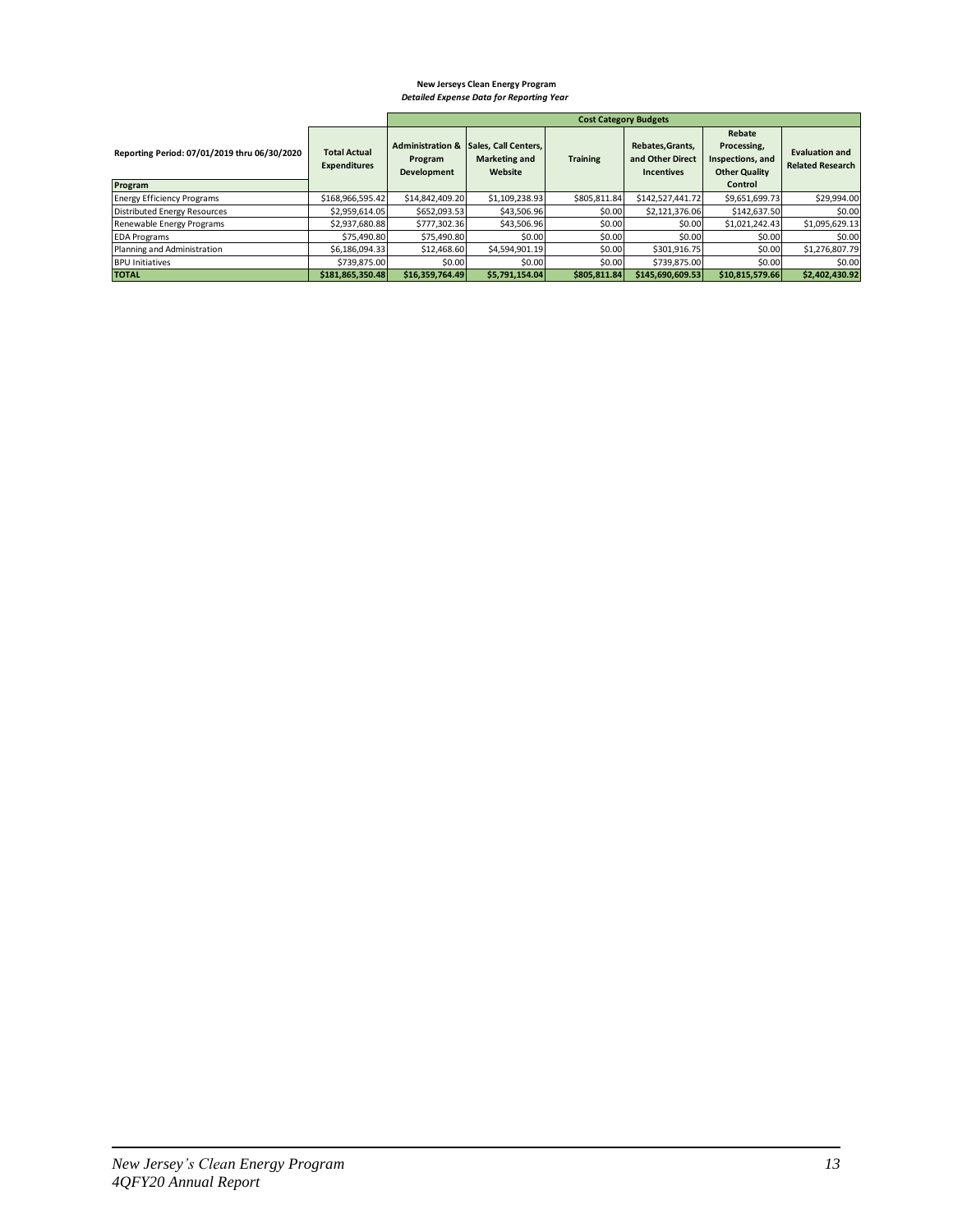| New Jersey's Clean Energy Program                                                 |                 | <b>Peak Demand Savings</b> |                                |      |                 | <b>Annual Energy Savings</b> |                                   |      |                 | <b>Lifetime Energy Savings</b> |                                |      |
|-----------------------------------------------------------------------------------|-----------------|----------------------------|--------------------------------|------|-----------------|------------------------------|-----------------------------------|------|-----------------|--------------------------------|--------------------------------|------|
| <b>Electric Savings vs. Goals</b><br>Reporting Period: 07/01/2019 thru 06/30/2020 | <b>YTD Goal</b> | <b>Actual YTD</b>          | <b>Actual YTD as % of Goal</b> |      | <b>YTD Goal</b> | <b>Actual YTD</b>            | <b>Actual YTD as % of</b><br>Goal |      | <b>YTD Goal</b> | <b>Actual YTD</b>              | <b>Actual YTD as % of Goal</b> |      |
| Program                                                                           | kw              | kw                         | %                              |      | <b>MWh</b>      | <b>MWh</b>                   | %                                 |      | <b>MWh</b>      | <b>MWh</b>                     | %                              |      |
| <b>Energy Efficiency Programs</b>                                                 |                 |                            |                                |      |                 |                              |                                   |      |                 |                                |                                |      |
| <b>Residential Energy Efficiency Programs</b>                                     |                 |                            |                                |      |                 |                              |                                   |      |                 |                                |                                |      |
| <b>Existing Homes</b>                                                             | 3,279           | 2,313                      |                                | 71%  | 5.754           | 4,471                        |                                   | 78%  | 93,372          | 70,306                         |                                | 75%  |
| Residential HVAC - Flectric & Gas                                                 | 2,536           | 1.860                      |                                | 73%  | 3.397           | 2.808                        |                                   | 83%  | 50,846          | 43,348                         |                                | 85%  |
| Home Performance with Energy Star                                                 | 743             | 452                        |                                | 61%  | 2,357           | 1,663                        |                                   | 71%  | 42,526          | 26,958                         |                                | 63%  |
| <b>Residential New Construction</b>                                               | 2,047           | 1,950                      |                                | 95%  | 4,996           | 5,884                        |                                   | 118% | 99,917          | 117,640                        |                                | 118% |
| <b>Energy Efficient Products</b>                                                  | 50.991          | 41.973                     |                                | 82%  | 597.241         | 487.800                      |                                   | 82%  | 8,722,884       | 7,147,226                      |                                | 82%  |
| <b>Energy Efficient Products - Lighting</b>                                       | 46,175          | 39,015                     |                                | 84%  | 560,248         | 464,474                      |                                   | 83%  | 8,446,548       | 6,968,071                      |                                | 82%  |
| Energy Efficient Products - Non-Lighting                                          | 4.817           | 2.957                      |                                | 61%  | 36.993          | 23,326                       |                                   | 63%  | 276,336         | 179,155                        |                                | 65%  |
| <b>Residential Energy Efficiency Programs</b><br>Sub-Total:                       | 56.318          | 46.235                     |                                | 82%  | 607.991         | 498.155                      |                                   | 82%  | 8.916.173       | 7,335,172                      |                                | 82%  |
| <b>Residential Low Income</b>                                                     |                 |                            |                                |      |                 |                              |                                   |      |                 |                                |                                |      |
| <b>Comfort Partners</b>                                                           | <b>NA</b>       | 571                        |                                | 0%   | 6.722           | 4.249                        |                                   | 63%  | 48.814          | 62,846                         |                                | 129% |
| <b>Residential Low Income</b><br>Sub-Total:                                       | $\Omega$        | 571                        |                                | 0%   | 6.722           | 4.249                        |                                   | 63%  | 48.814          | 62,846                         |                                | 129% |
| C & I Energy Efficiency Programs                                                  |                 |                            |                                |      |                 |                              |                                   |      |                 |                                |                                |      |
| <b>C&amp;I Buildings</b>                                                          | 41,295          | 45,536                     |                                | 110% | 208,617         | 252,744                      |                                   | 121% | 3,346,484       | 3,748,099                      |                                | 112% |
| <b>C&amp;I New Construction</b>                                                   | 1,378           | 482                        |                                | 35%  | 7.547           | 2,259                        |                                   | 30%  | 150,720         | 33.450                         |                                | 22%  |
| C&I Retrofit                                                                      | 26,938          | 36,752                     |                                | 136% | 146,947         | 199,261                      |                                   | 136% | 2,311,790       | 2,869,968                      |                                | 124% |
| Pay-for-Performance New Construction                                              | 5,145           | 792                        |                                | 15%  | 12.037          | 3.537                        |                                   | 29%  | 192,350         | 68,613                         |                                | 36%  |
| Pay-for-Performance                                                               | 5,289           | 4,044                      |                                | 76%  | 22,950          | 19,087                       |                                   | 83%  | 362,143         | 307,692                        |                                | 85%  |
| Custom C&I Pilot                                                                  | 276             | 868                        |                                | 314% | 2,191           | 5.648                        |                                   | 258% | 34,461          | 86,718                         |                                | 252% |
| Large Energy Users Program                                                        | 2,268           | 2,599                      |                                | 115% | 16,945          | 22,951                       |                                   | 135% | 295,019         | 381,658                        |                                | 129% |
| Direct Install                                                                    | 9.743           | 6,429                      |                                | 66%  | 44,684          | 30,844                       |                                   | 69%  | 668.916         | 453,572                        |                                | 68%  |
| <b>Energy Efficiency Programs</b><br>Sub-Total:                                   | 51,038          | 51,965                     |                                | 102% | 253,301         | 283,587                      |                                   | 112% | 4,015,400       | 4,201,671                      |                                | 105% |
| <b>TOTAL</b>                                                                      | 107.356         | 98,771                     |                                | 92%  | 868.014         | 785,991                      |                                   | 91%  | 12,980,387      | 11,599,690                     |                                | 89%  |

| New Jersey's Clean Energy Program                                                  |                 | <b>Annual Energy Savings</b><br><b>Lifetime Energy Savings</b> |                                |       |                 |                   |                                |      |
|------------------------------------------------------------------------------------|-----------------|----------------------------------------------------------------|--------------------------------|-------|-----------------|-------------------|--------------------------------|------|
| Gas & Other Fuel Savings vs. Goals<br>Reporting Period: 07/01/2019 thru 06/30/2020 | <b>YTD Goal</b> | <b>Actual YTD</b>                                              | <b>Actual YTD as % of Goal</b> |       | <b>YTD Goal</b> | <b>Actual YTD</b> | <b>Actual YTD as % of Goal</b> |      |
| Program                                                                            | <b>MMBtu</b>    | <b>MMBtu</b>                                                   | %                              |       | <b>MMBtu</b>    | <b>MMBtu</b>      | %                              |      |
| <b>Energy Efficiency Programs</b>                                                  |                 |                                                                |                                |       |                 |                   |                                |      |
| <b>Residential Energy Efficiency Programs</b>                                      |                 |                                                                |                                |       |                 |                   |                                |      |
| <b>Existing Homes</b>                                                              | 258,567         | 229,015                                                        |                                | 89%   | 5,216,293       | 4,350,454         |                                | 83%  |
| Residential HVAC - Electric & Gas                                                  | 169,508         | 152,181                                                        |                                | 90%   | 3,276,582       | 2,978,170         |                                | 91%  |
| Home Performance with Energy Star                                                  | 89,059          | 76,834                                                         |                                | 86%   | 1,939,711       | 1,372,284         |                                | 71%  |
| <b>Residential New Construction</b>                                                | 66,979          | 69,481                                                         |                                | 104%  | 1,339,571       | 1,388,432         |                                | 104% |
| <b>Energy Efficient Products</b>                                                   | 12,683          | 21,176                                                         |                                | 167%  | 142,603         | 239,568           |                                | 168% |
|                                                                                    |                 |                                                                |                                |       |                 |                   |                                |      |
| <b>Residential Energy Efficiency Programs</b><br>Sub-Total:                        | 338,228         | 319,672                                                        |                                | 95%   | 6,698,466       | 5,978,454         |                                | 89%  |
| <b>Residential Low Income</b>                                                      |                 |                                                                |                                |       |                 |                   |                                |      |
| <b>Comfort Partners</b>                                                            | 40,283          | 23,180                                                         |                                | 58%   | 622,389         | 354,734           |                                | 57%  |
| <b>Residential Low Income</b><br>Sub-Total:                                        | 40,283          | 23,180                                                         |                                | 58%   | 622,389         | 354,734           |                                | 57%  |
| <b>C &amp; I Energy Efficiency Programs</b>                                        |                 |                                                                |                                |       |                 |                   |                                |      |
| C&I Buildings                                                                      | 236,913         | 131,382                                                        |                                | 55%   | 4,426,358       | 2,450,839         |                                | 55%  |
| C&I New Construction                                                               | 322             | 3,567                                                          |                                | 1108% | 6,151           | 57,552            |                                | 936% |
| C&I Retrofit                                                                       | 36,491          | 24,909                                                         |                                | 68%   | 637,494         | 458,472           |                                | 72%  |
| Pay-for-Performance New Construction                                               | 107,465         | 23,417                                                         |                                | 22%   | 1,787,143       | 424,250           |                                | 24%  |
| Pay-for-Performance                                                                | 84,211          | 64,118                                                         |                                | 76%   | 1,844,216       | 1,236,051         |                                | 67%  |
| Custom C&I Pilot                                                                   | 544             | 721                                                            |                                | 132%  | 9,503           | 10,816            |                                | 114% |
| Large Energy Users Program                                                         | 7,881           | 14,650                                                         |                                | 186%  | 141,851         | 263.700           |                                | 186% |
| Direct Install                                                                     | 152,738         | 92,189                                                         |                                | 60%   | 2,617,928       | 1,230,389         |                                | 47%  |
| Sub-Total:<br>C & I Energy Efficiency Programs                                     | 389,651         | 223,570                                                        |                                | 57%   | 7,044,286       | 3,681,228         |                                | 52%  |
| Sub-Total: Energy Efficiency Programs                                              | 768,163         | 566,422                                                        |                                | 74%   | 14,365,141      | 10,014,417        |                                | 70%  |
| <b>Distributed Energy Resources</b>                                                |                 |                                                                |                                |       |                 |                   |                                |      |
| CHP                                                                                | 16,892          | 14,166                                                         |                                | 84%   | 295,605         | 212.483           |                                | 72%  |
| Sub-Total: Distributed Energy Resources                                            | 16,892          | 14,166                                                         |                                | 84%   | 295,605         | 212,483           |                                | 72%  |
| <b>TOTAL</b>                                                                       | 785,055         | 580,588                                                        |                                | 74%   | 14,660,746      | 10,226,899        |                                | 70%  |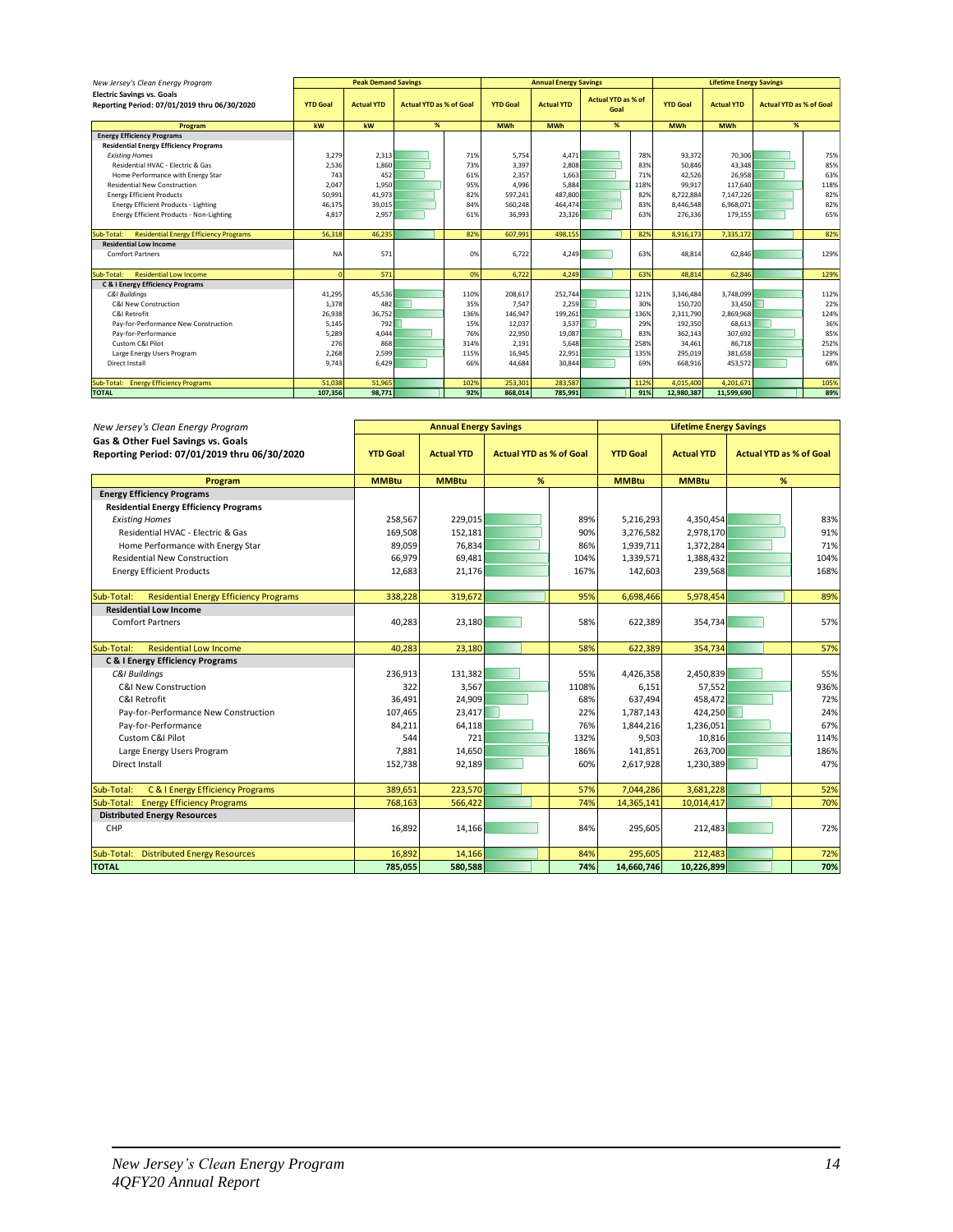| New Jersey's Clean Energy Program                                       |                  | <b>Peak Demand Savings</b> |                                          |                  | <b>Annual Energy Savings</b> |                                          | <b>Lifetime Energy Savings</b> |                  |                                          |
|-------------------------------------------------------------------------|------------------|----------------------------|------------------------------------------|------------------|------------------------------|------------------------------------------|--------------------------------|------------------|------------------------------------------|
| <b>Electric Savings</b><br>Reporting Period: 07/01/2019 thru 06/30/2020 | <b>Installed</b> | <b>Committed</b>           | <b>Installed and</b><br><b>Committed</b> | <b>Installed</b> | <b>Committed</b>             | <b>Installed and</b><br><b>Committed</b> | <b>Installed</b>               | <b>Committed</b> | <b>Installed and</b><br><b>Committed</b> |
| Program                                                                 | kW               | kw                         | kw                                       | <b>MWh</b>       | <b>MWh</b>                   | <b>MWh</b>                               | <b>MWh</b>                     | <b>MWh</b>       | <b>MWh</b>                               |
| <b>Energy Efficiency Programs</b>                                       |                  |                            |                                          |                  |                              |                                          |                                |                  |                                          |
| <b>Residential Energy Efficiency Programs</b>                           |                  |                            |                                          |                  |                              |                                          |                                |                  |                                          |
| <b>Existing Homes</b>                                                   | 2,313            | 19                         | 2,331                                    | 4,471            | 228                          | 4,699                                    | 70,306                         | 3,804            | 74,110                                   |
| Residential HVAC - Electric & Gas                                       | 1,860            | $\Omega$                   | 1,860                                    | 2,808            | $\Omega$                     | 2,808                                    | 43,348                         | $\Omega$         | 43,348                                   |
| Home Performance with Energy Star                                       | 452              | 19                         | 471                                      | 1,663            | 228                          | 1,891                                    | 26,958                         | 3,804            | 30,762                                   |
| <b>Residential New Construction</b>                                     | 1,950            | $\Omega$                   | 1,950                                    | 5,884            | $\Omega$                     | 5,884                                    | 117,640                        | 0                | 117,640                                  |
| <b>Energy Efficient Products</b>                                        | 41,973           | C                          | 41,973                                   | 487,800          | n                            | 487,800                                  | 7,147,226                      | $\Omega$         | 7,147,226                                |
| <b>Energy Efficient Products - Lighting</b>                             | 39,015           | C                          | 39,015                                   | 464,474          |                              | 464,474                                  | 6,968,071                      | $\Omega$         | 6,968,071                                |
| Energy Efficient Products - Non-Lighting                                | 2,957            | C                          | 2,957                                    | 23,326           | $\Omega$                     | 23,326                                   | 179,155                        | $\Omega$         | 179,155                                  |
| <b>Residential Energy Efficiency Programs</b><br>Sub-Total:             | 46,235           | 19                         | 46,254                                   | 498,155          | 228                          | 498,383                                  | 7,335,172                      | 3,804            | 7,338,977                                |
| <b>Residential Low Income</b>                                           |                  |                            |                                          |                  |                              |                                          |                                |                  |                                          |
| <b>Comfort Partners</b>                                                 | 571              | 64                         | 635                                      | 4,249            | 440                          | 4,689                                    | 62,846                         | 6,590            | 69,436                                   |
| <b>Residential Low Income</b><br>Sub-Total:                             | 571              | 64                         | 635                                      | 4,249            | 440                          | 4,689                                    | 62,846                         | 6,590            | 69,436                                   |
| <b>C &amp; I Energy Efficiency Programs</b>                             |                  |                            |                                          |                  |                              |                                          |                                |                  |                                          |
| <b>C&amp;I Buildinas</b>                                                | 45,536           | 38,842                     | 84,378                                   | 252,744          | 205,756                      | 458,500                                  | 3,748,099                      | 3,137,418        | 6,885,517                                |
| C&I New Construction                                                    | 482              | 545                        | 1,027                                    | 2,259            | 2,771                        | 5,029                                    | 33,450                         | 41,527           | 74,978                                   |
| C&I Retrofit                                                            | 36,752           | 22,635                     | 59,388                                   | 199,261          | 115,170                      | 314,431                                  | 2,869,968                      | 1,704,703        | 4,574,671                                |
| Pay-for-Performance New Construction                                    | 792              | 474                        | 1,266                                    | 3,537            | 8,114                        | 11,651                                   | 68,613                         | 132,555          | 201,168                                  |
| Pay-for-Performance                                                     | 4,044            | 9,137                      | 13,181                                   | 19,087           | 32,988                       | 52,076                                   | 307,692                        | 516,529          | 824,221                                  |
| Custom C&I Pilot                                                        | 868              | 1,750                      | 2,617                                    | 5,648            | 9,249                        | 14,897                                   | 86,718                         | 133,970          | 220,687                                  |
| Large Energy Users Program                                              | 2,599            | 4,300                      | 6,899                                    | 22,951           | 37,464                       | 60,415                                   | 381,658                        | 608,134          | 989,792                                  |
| Direct Install                                                          | 6,429            | 4,880                      | 11,309                                   | 30,844           | 23,425                       | 54,269                                   | 453,572                        | 344,887          | 798,459                                  |
| C & I Energy Efficiency Programs<br>Sub-Total:                          | 51,965           | 43,722                     | 95,687                                   | 283,587          | 229,182                      | 512,769                                  | 4,201,671                      | 3,482,305        | 7,683,976                                |
| <b>Energy Efficiency Programs</b><br>Sub-Total:                         | 98.771           | 43,805                     | 142,576                                  | 785,991          | 229,850                      | 1,015,841                                | 11,599,690                     | 3,492,699        | 15,092,389                               |
| <b>Distributed Energy Resources</b>                                     |                  |                            |                                          |                  |                              |                                          |                                |                  |                                          |
| CHP                                                                     | $\Omega$         | 5,829                      | 5,829                                    | 908              | 22,564                       | 23,472                                   | 13,623                         | 440,204          | 453,827                                  |
| Fuel Cell                                                               | O                | C                          |                                          | $\Omega$         |                              | O                                        |                                |                  | $\mathbf 0$                              |
| Sub-Total:<br><b>Distributed Energy Resources</b>                       | $\Omega$         | 5,829                      | 5,829                                    | 908              | 22,564                       | 23,472                                   | 13,623                         | 440,204          | 453,827                                  |
| <b>TOTAL</b>                                                            | 98.771           | 49,633                     | 148,404                                  | 786,900          | 252,413                      | 1,039,313                                | 11,613,313                     | 3,932,903        | 15,546,216                               |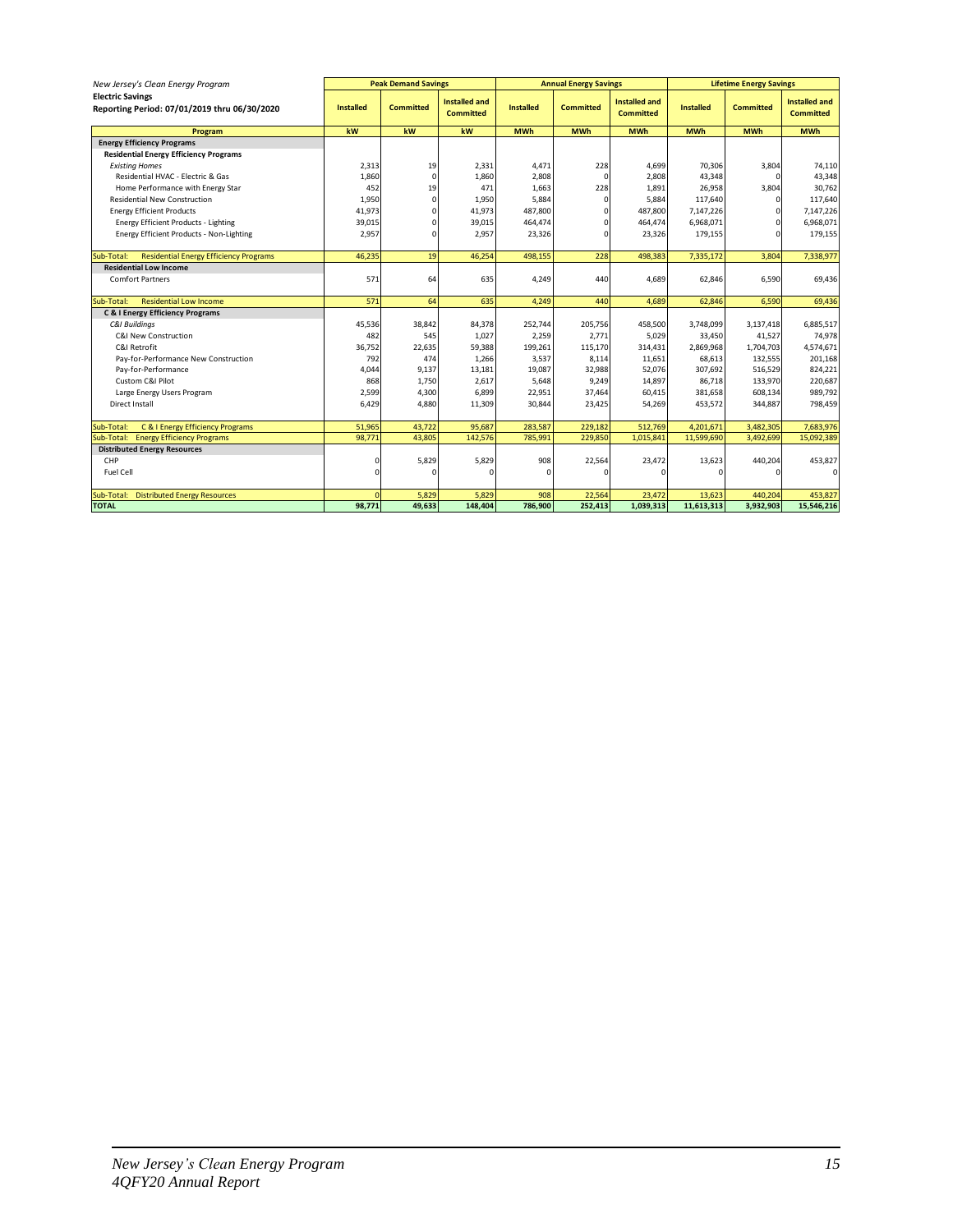| New Jersey's Clean Energy Program                                                   |                  | <b>Annual Energy Savings</b> |                                          | <b>Lifetime Energy Savings</b> |                  |                                          |  |  |
|-------------------------------------------------------------------------------------|------------------|------------------------------|------------------------------------------|--------------------------------|------------------|------------------------------------------|--|--|
| <b>Gas &amp; Other Fuel Savings</b><br>Reporting Period: 07/01/2019 thru 06/30/2020 | <b>Installed</b> | <b>Committed</b>             | <b>Installed and</b><br><b>Committed</b> | <b>Installed</b>               | <b>Committed</b> | <b>Installed and</b><br><b>Committed</b> |  |  |
| Program                                                                             | <b>MMBtu</b>     | <b>MMBtu</b>                 | <b>MMBtu</b>                             | <b>MMBtu</b>                   | <b>MMBtu</b>     | <b>MMBtu</b>                             |  |  |
| <b>Energy Efficiency Programs</b>                                                   |                  |                              |                                          |                                |                  |                                          |  |  |
| <b>Residential Energy Efficiency Programs</b>                                       |                  |                              |                                          |                                |                  |                                          |  |  |
| <b>Existing Homes</b>                                                               | 229,015          | 19,769                       | 248,784                                  | 4,350,454                      | 335,961          | 4,686,415                                |  |  |
| Residential HVAC - Electric & Gas                                                   | 152,181          | 0                            | 152,181                                  | 2,978,170                      | 0                | 2,978,170                                |  |  |
| Home Performance with Energy Star                                                   | 76,834           | 19,769                       | 96,603                                   | 1,372,284                      | 335,961          | 1,708,245                                |  |  |
| <b>Residential New Construction</b>                                                 | 69,481           | 0                            | 69,481                                   | 1,388,432                      | 0                | 1,388,432                                |  |  |
| <b>Energy Efficient Products</b>                                                    | 21,176           | 0                            | 21,176                                   | 239,568                        | $\Omega$         | 239,568                                  |  |  |
| <b>Energy Efficient Products - Lighting</b>                                         | 0                | 0                            | 0                                        | 0                              | $\Omega$         | $\Omega$                                 |  |  |
| Energy Efficient Products - Non-Lighting                                            | 21,176           | $\Omega$                     | 21,176                                   | 239,568                        | <sub>0</sub>     | 239,568                                  |  |  |
| <b>Residential Energy Efficiency Programs</b><br>Sub-Total:                         | 319,672          | 19,769                       | 339,441                                  | 5,978,454                      | 335,961          | 6,314,415                                |  |  |
| <b>Residential Low Income</b>                                                       |                  |                              |                                          |                                |                  |                                          |  |  |
| <b>Comfort Partners</b>                                                             | 23,180           | 3,568                        | 26,748                                   | 354,734                        | 54,501           | 409,235                                  |  |  |
| <b>Residential Low Income</b><br>Sub-Total:                                         | 23,180           | 3,568                        | 26,748                                   | 354,734                        | 54,501           | 409,235                                  |  |  |
| <b>C &amp; I Energy Efficiency Programs</b>                                         |                  |                              |                                          |                                |                  |                                          |  |  |
| C&I Buildings                                                                       | 131,382          | 462,857                      | 594,239                                  | 2,450,839                      | 7,763,436        | 10,214,275                               |  |  |
| <b>C&amp;I New Construction</b>                                                     | 3,567            | 4,600                        | 8,167                                    | 57,552                         | 81,148           | 138,700                                  |  |  |
| C&I Retrofit                                                                        | 24,909           | 169,160                      | 194,069                                  | 458,472                        | 2,163,413        | 2,621,885                                |  |  |
| Pay-for-Performance New Construction                                                | 23,417           | 2,832                        | 26,249                                   | 424,250                        | 121,432          | 545,682                                  |  |  |
| Pay-for-Performance                                                                 | 64,118           | 70,025                       | 134,143                                  | 1,236,051                      | 1,470,101        | 2,706,151                                |  |  |
| Custom C&I Pilot                                                                    | 721              | 10,667                       | 11,388                                   | 10,816                         | 164,930          | 175,745                                  |  |  |
| Large Energy Users Program                                                          | 14,650           | 205,573                      | 220,223                                  | 263,700                        | 3,762,412        | 4,026,112                                |  |  |
| Direct Install                                                                      | 92,189           | 108,292                      | 200,480                                  | 1,230,389                      | 1,442,592        | 2,672,981                                |  |  |
| Sub-Total:<br>C & I Energy Efficiency Programs                                      | 223,570          | 571,149                      | 794,719                                  | 3,681,228                      | 9,206,028        | 12,887,256                               |  |  |
| <b>Energy Efficiency Programs</b><br>Sub-Total:                                     | 566,422          | 594,485                      | 1,160,907                                | 10,014,417                     | 9,596,490        | 19,610,907                               |  |  |
| <b>Distributed Energy Resources</b>                                                 |                  |                              |                                          |                                |                  |                                          |  |  |
| CHP                                                                                 | 14,166           | 328,129                      | 342,295                                  | 212,483                        | 6,254,434        | 6,466,916                                |  |  |
| Fuel Cell                                                                           | $\Omega$         | O                            | 0                                        | 0                              | $\Omega$         | $\mathbf 0$                              |  |  |
| <b>Distributed Energy Resources</b><br>Sub-Total:                                   | 14,166           | 328,129                      | 342,295                                  | 212,483                        | 6,254,434        | 6,466,916                                |  |  |
| <b>TOTAL</b>                                                                        | 580,588          | 922,614                      | 1,503,202                                | 10,226,899                     | 15,850,924       | 26,077,823                               |  |  |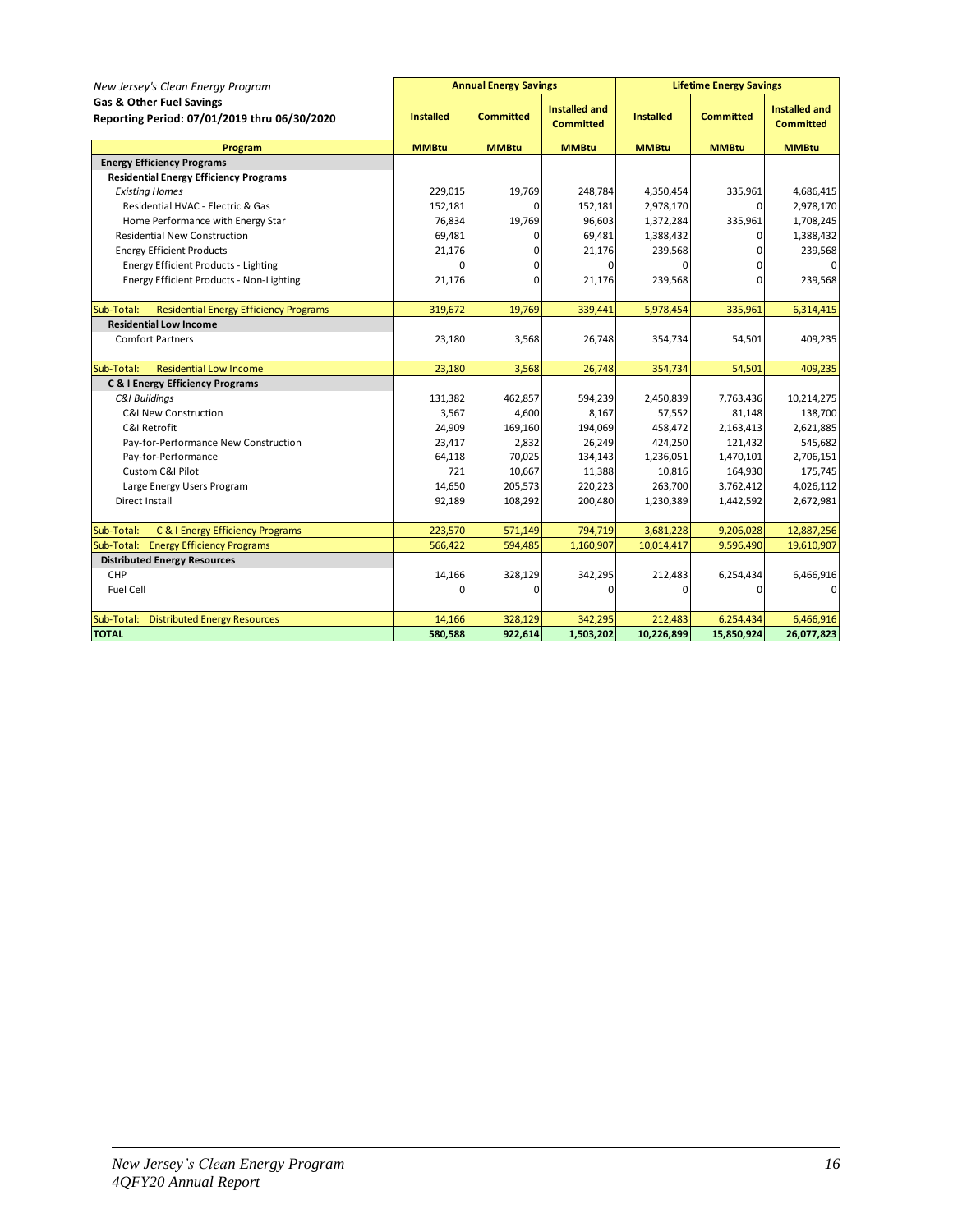| New Jersey's Clean Energy Program                                          |                  | <b>Capacity</b>  |                                   |                  | <b>Annual Generation</b> |                                   | <b>Lifetime Generation</b> |                  |                                          |
|----------------------------------------------------------------------------|------------------|------------------|-----------------------------------|------------------|--------------------------|-----------------------------------|----------------------------|------------------|------------------------------------------|
| <b>Electric Generation</b><br>Reporting Period: 07/01/2019 thru 06/30/2020 | <b>Installed</b> | <b>Committed</b> | Installed and<br><b>Committed</b> | <b>Installed</b> | <b>Committed</b>         | Installed and<br><b>Committed</b> | <b>Installed</b>           | <b>Committed</b> | <b>Installed and</b><br><b>Committed</b> |
| Program                                                                    | kW               | kW               | kW                                | <b>MWh</b>       | <b>MWh</b>               | <b>MWh</b>                        | <b>MWh</b>                 | <b>MWh</b>       | <b>MWh</b>                               |
| <b>Distributed Energy Resources</b>                                        |                  |                  |                                   |                  |                          |                                   |                            |                  |                                          |
| CHP                                                                        | 730              | 20,865           | 21,595                            | 5,493            | 150,263                  | 155,756                           | 82,393                     | 2,917,583        | 2,999,976                                |
| Fuel Cell                                                                  |                  |                  |                                   |                  |                          |                                   |                            |                  | $\Omega$                                 |
| Sub-Total: Distributed Energy Resources                                    | 730              | 20,865           | 21,595                            | 5,493            | 150,263                  | 155,756                           | 82,393                     | 2,917,583        | 2,999,976                                |
| <b>Renewable Energy Programs</b>                                           |                  |                  |                                   |                  |                          |                                   |                            |                  |                                          |
| Solar Programs                                                             | 388,741          | 01               | 388,741                           | 466,489          |                          | 466,489                           | 11,662,225                 | $\Omega$         | 11,662,225                               |
| <b>Renewable Energy Programs</b><br>Sub-Total:                             | 388,741          |                  | 388,741                           | 466,489          |                          | 466,489                           | 11,662,225                 |                  | 11,662,225                               |
| <b>TOTAL</b>                                                               | 389,471          | 20,865           | 410,336                           | 471,982          | 150,263                  | 622,245                           | 11,744,618                 | 2,917,583        | 14,662,201                               |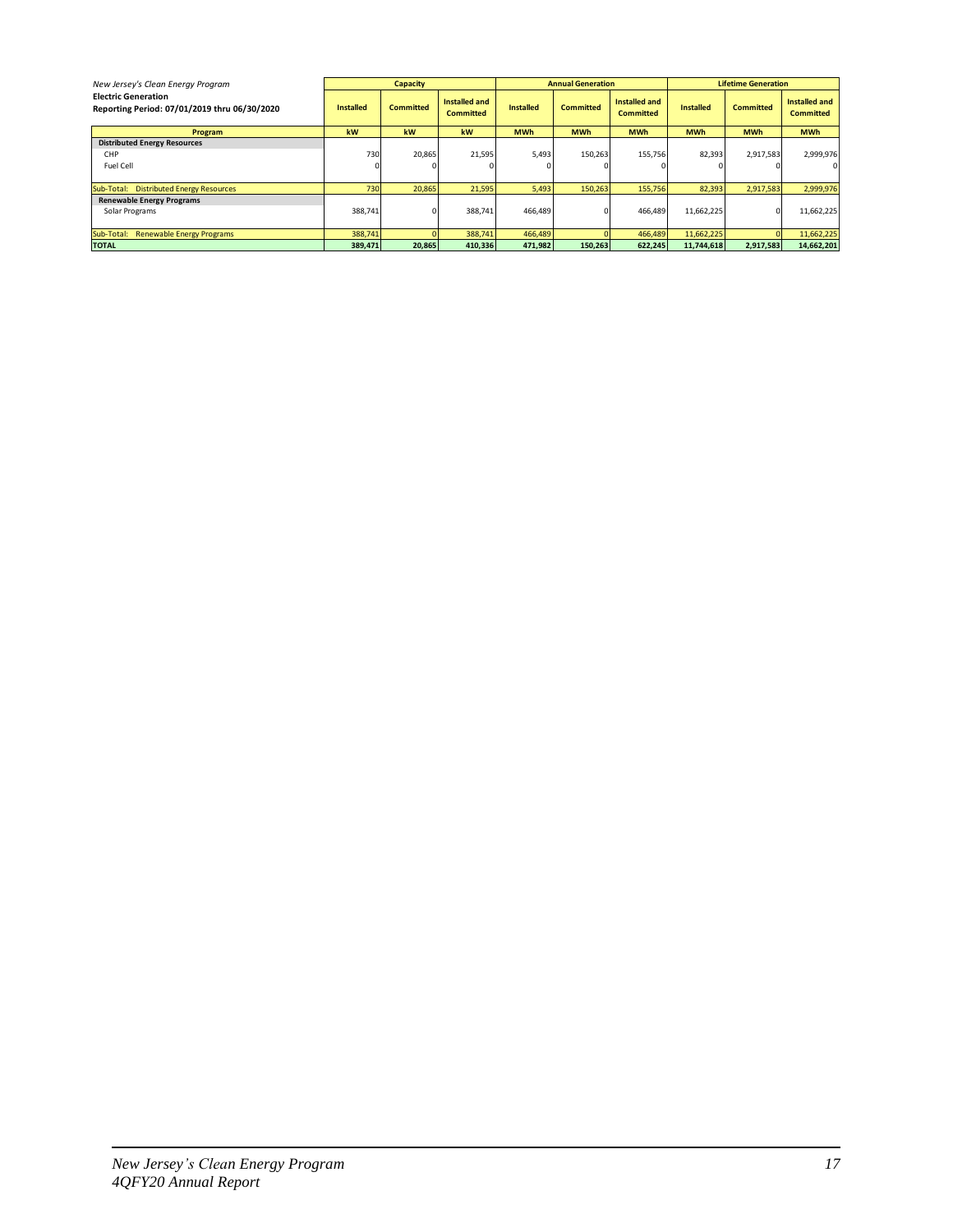| New Jersey's Clean Energy Program                           |                 | <b>Annual Emissions Reductions</b> |                 |           |                 | <b>Lifetime Emissions Reductions</b> |                 |           |
|-------------------------------------------------------------|-----------------|------------------------------------|-----------------|-----------|-----------------|--------------------------------------|-----------------|-----------|
| <b>Emissions Reductions</b>                                 |                 |                                    |                 |           |                 |                                      |                 |           |
| Reporting Period: 07/01/2019 thru 06/30/2020                | CO <sub>2</sub> | NO <sub>x</sub>                    | SO <sub>2</sub> | <b>Hg</b> | CO <sub>2</sub> | NO <sub>v</sub>                      | SO <sub>2</sub> | <b>Hg</b> |
| Program                                                     | metric tons     | metric tons                        | metric tons     | grams     | metric tons     | metric tons                          | metric tons     | grams     |
| <b>Energy Efficiency Programs</b>                           |                 |                                    |                 |           |                 |                                      |                 |           |
| <b>Residential Energy Efficiency Programs</b>               |                 |                                    |                 |           |                 |                                      |                 |           |
| <b>Existing Homes</b>                                       | 14,805          | 11                                 | 1               | 5         | 272,654         | 208                                  | 21              | 77        |
| Residential HVAC - Electric & Gas                           | 9,742           | 7.42                               | 0.86            | 3.09      | 183,841         | 140.90                               | 13.20           | 47.68     |
| Home Performance with Energy Star                           | 5,063           | 3.84                               | 0.51            | 1.83      | 88,812          | 67.56                                | 8.21            | 29.65     |
| <b>Residential New Construction</b>                         | 7,150           | 5.13                               | 1.79            | 6.47      | 142,926         | 102.44                               | 35.83           | 129.40    |
| <b>Energy Efficient Products</b>                            | 287,598         | 184.92                             | 148.56          | 536.58    | 4,210,112       | 2,706.47                             | 2,176.66        | 7.861.95  |
| <b>Energy Efficient Products - Lighting</b>                 | 272,773         | 175.23                             | 141.45          | 510.92    | 4,092,158       | 2,628.86                             | 2,122.09        | 7,664.88  |
| Energy Efficient Products - Non-Lighting                    | 14,825          | 9.69                               | 7.10            | 25.66     | 117,953         | 77.61                                | 54.56           | 197.07    |
| <b>Residential Energy Efficiency Programs</b><br>Sub-Total: | 309,553         | 201.31                             | 151.72          | 547.97    | 4,625,692       | 3.017                                | 2.233.90        | 8.068.68  |
| <b>Residential Low Income</b>                               |                 |                                    |                 |           |                 |                                      |                 |           |
| <b>Comfort Partners</b>                                     | 226             | 0.18                               | 108.03          | 4.67      | 55,773          | 38.54                                | 19.14           | 69.13     |
| Sub-Total:<br><b>Residential Low Income</b>                 | 226             | 0.18                               | 108.03          | 4.67      | 55,773          | 39                                   | 19.14           | 69.13     |
| <b>C &amp; I Energy Efficiency Programs</b>                 |                 |                                    |                 |           |                 |                                      |                 |           |
| C&I Buildings                                               | 155,417         | 101                                | 77              | 278       | 2,331,496       | 1,517                                | 1.141           | 4,123     |
| C&I New Construction                                        | 1,516           | 1.00                               | 0.69            | 2.48      | 22,705          | 15.03                                | 10.19           | 36.80     |
| C&I Retrofit                                                | 118,345         | 76.22                              | 60.68           | 219.19    | 1,709,836       | 1,101.93                             | 874.04          | 3,156.96  |
| Pay-for-Performance New Construction                        | 3,323           | 2.31                               | 1.08            | 3.89      | 62,857          | 43.63                                | 20.90           | 75.47     |
| Pay-for-Performance                                         | 14,619          | 9.88                               | 5.81            | 21.00     | 246,434         | 167.77                               | 93.71           | 338.46    |
| Custom C&I Pilot                                            | 3,355           | 2.16                               | 1.72            | 6.21      | 51,502          | 33.17                                | 26.41           | 95.39     |
| Large Energy Users Program                                  | 14,258          | 9.27                               | 6.99            | 25.25     | 238,161         | 155.02                               | 116.23          | 419.82    |
| Direct Install                                              | 23,016          | 15.49                              | 9.39            | 33.93     | 331,805         | 222.57                               | 138.13          | 498.93    |
| C & I Energy Efficiency Programs<br>Sub-Total:              | 178,433         | 116.33                             | 86.36           | 311.95    | 2,663,301       | 1,739                                | 1,279.61        | 4,621.83  |
| Sub-Total:<br><b>Energy Efficiency Programs</b>             | 488,212         | 317.82                             | 346.11          | 864.59    | 7,344,766       | 4.795.03                             | 3,532.65        | 12,759.64 |
| <b>Distributed Energy Resources</b>                         |                 |                                    |                 |           |                 |                                      |                 |           |
| CHP                                                         | 1,750           | 2.43                               | 1.94            | 1.00      | 26,256          | 36.52                                | 29.05           | 14.99     |
| <b>Fuel Cell</b>                                            | $\Omega$        | 0.00                               | 0.00            | 0.00      | $\Omega$        | 0.00                                 | 0.00            | 0.00      |
| Sub-Total: Distributed Energy Resources                     | 1,750           | 2.43                               | 1.94            | 1.00      | 26,256          | 36.52                                | 29.05           | 14.99     |
| <b>Renewable Energy Programs</b>                            |                 |                                    |                 |           |                 |                                      |                 |           |
| Solar Programs                                              | 273,956         | 175.99                             | 142.07          | 513.14    | 6,848,907       | 4,399.84                             | 3,551.68        | 12,828.45 |
| Sub-Total: Renewable Energy Programs                        | 273,956         | 175.99                             | 142.07          | 513.14    | 6,848,907       | 4,400                                | 3,551.68        | 12,828.45 |
| <b>TOTAL</b>                                                | 763,919         | 496.24                             | 490.12          | 1,378.73  | 14,219,929      | 9,231                                | 7,113.38        | 25,603.08 |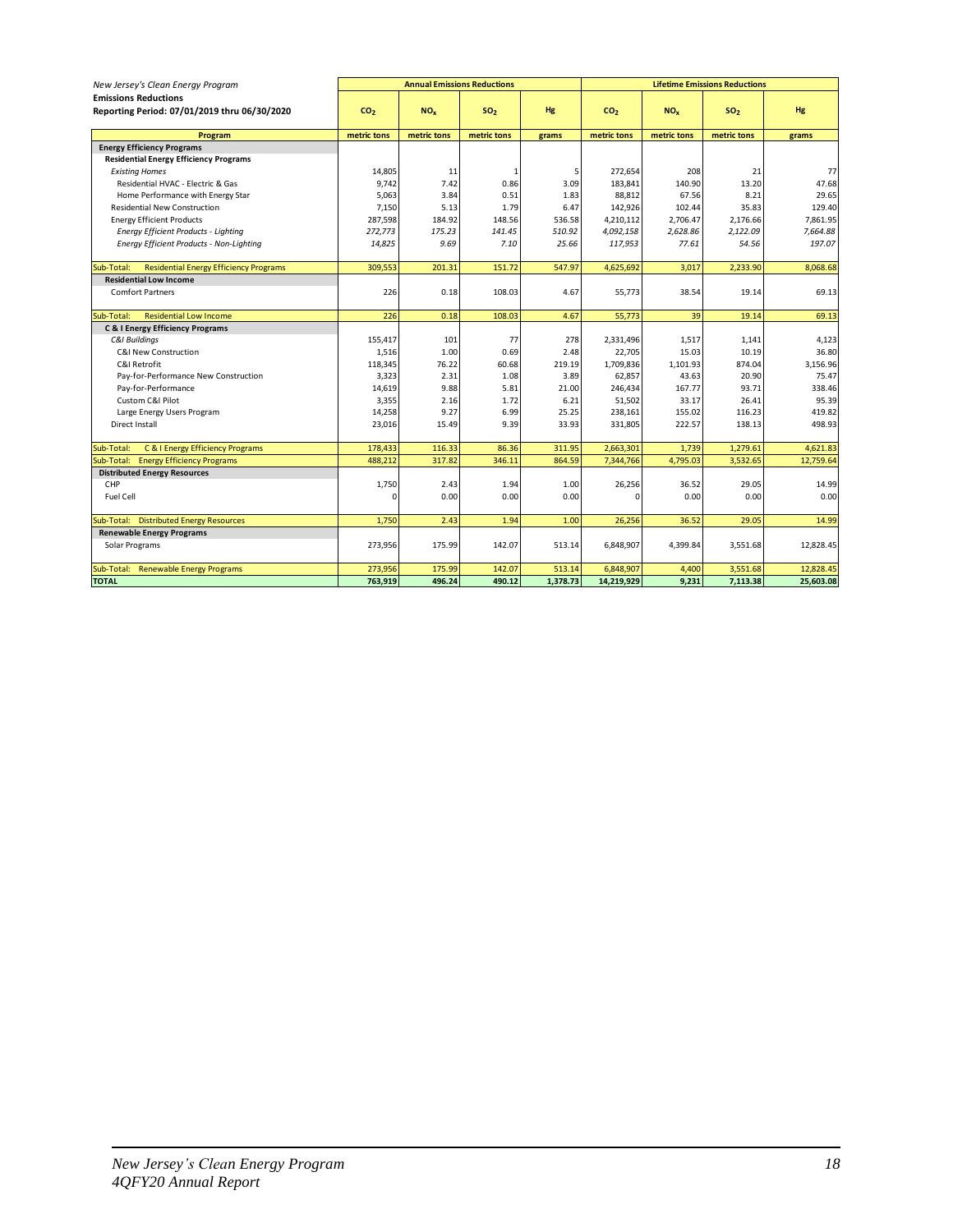### *New Jersey's Clean Energy Program*

### **Program Metrics**

### **Reporting Period: 07/01/2019 thru 06/30/2020**

| <b>Program-Tracking Metric</b> | <b>Units</b> |
|--------------------------------|--------------|
|                                |              |

| <b>Residential Programs</b>                                                    |           |
|--------------------------------------------------------------------------------|-----------|
| EXISTING HOMES (Res HVAC - COOL Completions)                                   |           |
| Number of Central Air Conditioners and Heat Pumps Rebated                      | 6,724     |
| EXISTING HOMES (Res HVAC - WARM Completions)                                   |           |
| Number of Furnaces, Boilers and Hot Water Heaters Rebated                      | 11,215    |
| <b>EXISTING HOMES (HPwES Enrollments)</b>                                      |           |
| Number of Homes Approved to Complete HPwES Measures                            | 4,436     |
| <b>EXISTING HOMES (HPwES Completions)</b>                                      |           |
| Number of Homes that Completed HPwES Measures                                  | 3,830     |
| RESIDENTIAL NEW CONSTRUCTION (Enrollments)                                     |           |
| Number of Homes Enrolled with Commitments to Build to RNC Efficiency Standards | 4,327     |
| RESIDENTIAL NEW CONSTRUCTION (Completions)                                     |           |
| Number of Homes Completed per RNC Efficiency Standards                         | 5,451     |
| <b>ENERGY EFFICIENT PRODUCTS</b>                                               |           |
| Number of Clothes Washers Rebated                                              | 22,758    |
| <b>ENERGY EFFICIENT PRODUCTS</b>                                               | 15,647    |
| Number of Clothes Dryers Rebated                                               |           |
| <b>ENERGY EFFICIENT PRODUCTS</b>                                               | 2,997,012 |
| Number of Lighting Units Rebated                                               |           |
| <b>ENERGY EFFICIENT PRODUCTS</b>                                               | 12,751    |
| Number of Refrigerators Rebated                                                |           |
| <b>ENERGY EFFICIENT PRODUCTS</b>                                               | 7,317     |
| Number of Recycled Appliances Rebated                                          |           |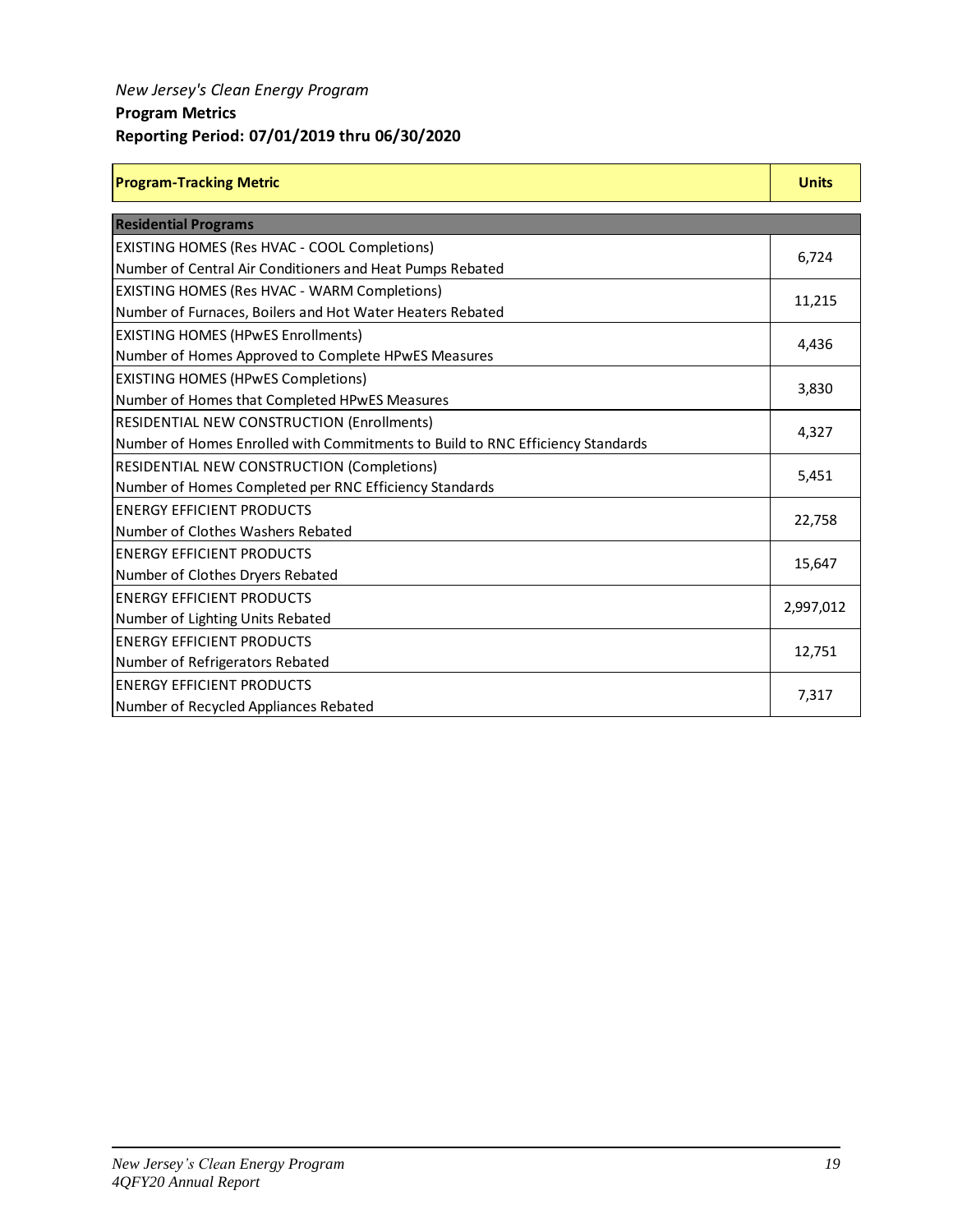| <b>Commercial &amp; Industrial Programs</b>                                              |                |
|------------------------------------------------------------------------------------------|----------------|
| C&I BUILDINGS: C&I Retrofit (Applications Approved)                                      | 4,102          |
| Number of Applications Approved                                                          |                |
| C&I BUILDINGS: C&I Retrofit (Applications Completed)                                     | 4,533          |
| Number of Applications Rebated                                                           |                |
| C&I BUILDINGS: C&I NC (Applications Approved)                                            | 68             |
| Number of Applications Approved                                                          |                |
| C&I BUILDINGS: C&I NC (Applications Completed)                                           | 57             |
| Number of Applications Rebated                                                           |                |
| C&I BUILDINGS: P4P NC (Approved Energy Reduction Plans)                                  | 10             |
| Number of projects receiving P4P-NC Incentive #1 - Energy Reduction Plan                 |                |
| C&I BUILDINGS: P4P NC (Installations Completed)                                          | 10             |
| Number of projects receiving P4P-NC Incentive #2 - Installation of Recommended Measures  |                |
| C&I BUILDINGS: P4P NC (Benchmarking Reports Completed)                                   | $\overline{7}$ |
| Number of Projects Receiving P4P-NC Incentive #3 - Post Construction Benchmarking Report |                |
| C&I BUILDINGS: P4P EB (Approved Energy Reduction Plans)                                  | 54             |
| Number of projects receiving P4P Incentive #1 - Energy Reduction Plan                    |                |
| C&I BUILDINGS: P4P EB (Installations Completed)                                          | 27             |
| Number of projects receiving P4P Incentive #2 - Installation of Recommended Measures     |                |
| C&I BUILDINGS: P4P EB (M&V Reports) Completed                                            | 63             |
| Number of projects receiving P4P Incentive #3 - Post Construction M&V Report             |                |
| C&I BUILDINGS: LEUP (Approved Final Energy Efficiency Plans)                             | 14             |
| Number of Final Energy Efficiency Plans approved                                         |                |
| C&I BUILDINGS: LEUP (Applications Completed)                                             | 15             |
| Number of Applications Rebated                                                           |                |
| C&I BUILDINGS: CTEEP (Applications Approved)                                             | 70             |
| Number of applications approved                                                          |                |
| C&I BUILDINGS: CTEEP (Applications Completed)                                            | 64             |
| Number of applications rebated                                                           |                |
| Local Government Energy Audit - Audits Reviewed and Processed                            | 361            |
| Number of audit applications reviewed and processed                                      |                |
| Local Government Energy Audit - Audits Paid                                              | 391            |
| Number of Audit Applications Paid                                                        |                |
| Direct Install - Applications Completed                                                  | 641            |
| Number of projects completed                                                             |                |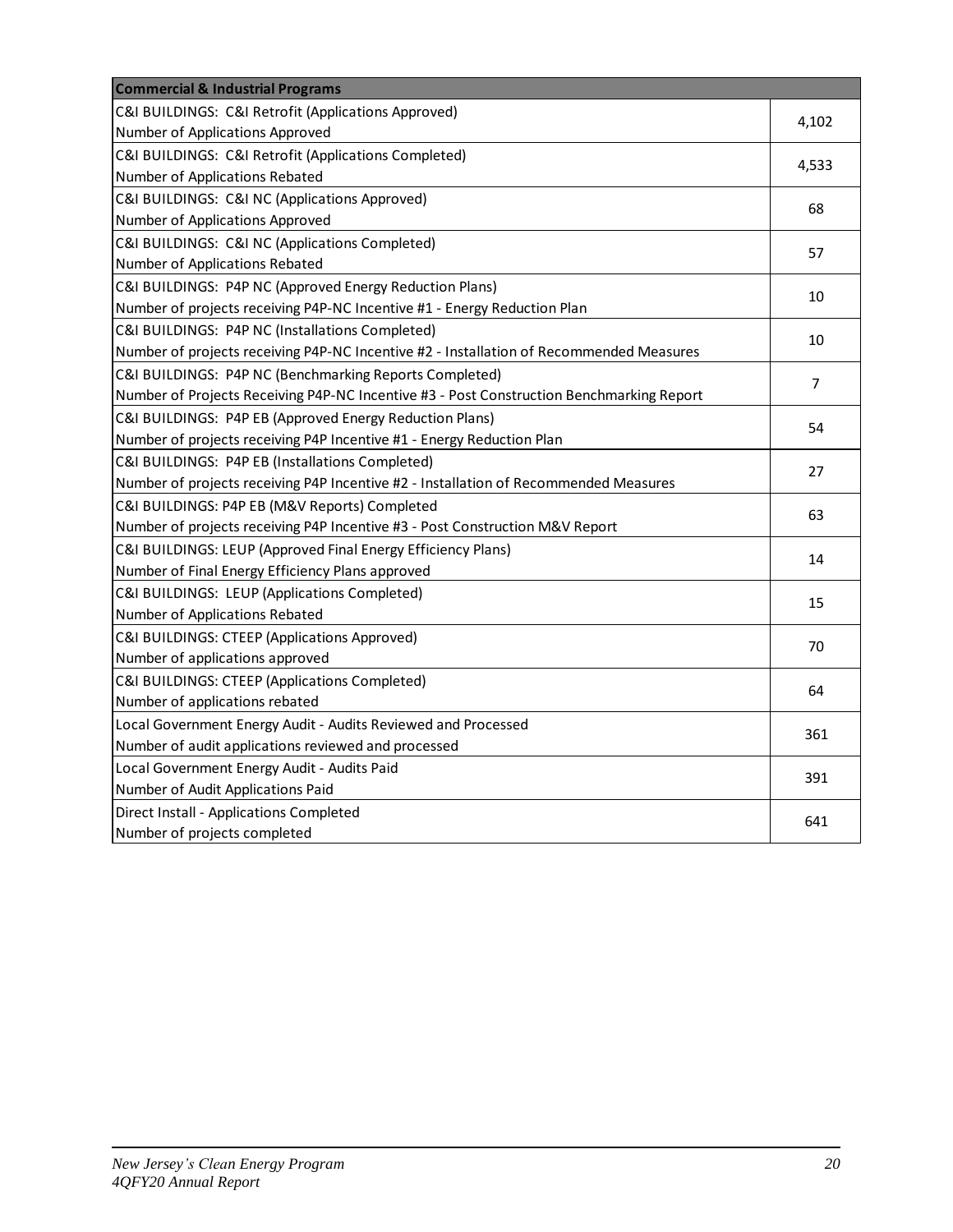| <b>Residential Low Income</b> |       |
|-------------------------------|-------|
| lComfort Partners             | 3,328 |
| Number of Homes Completed     |       |

| <b>Distributed Energy Resources</b> |   |
|-------------------------------------|---|
| <b>CHP</b>                          | 9 |
| <b>Approved Applications</b>        |   |
| <b>CHP</b>                          | 0 |
| Completed Applications              |   |
| <b>Fuel Cells</b>                   | 0 |
| Approved Applications               |   |
| <b>Fuel Cells</b>                   | 0 |
| Completed Applications              |   |
| <b>Energy Storage</b>               | 0 |
| Completed Applications              |   |

| <b>Solar Programs</b>                               |        |
|-----------------------------------------------------|--------|
| <b>SREC Registration</b>                            | 18,051 |
| Number of Initial Registrations Accepted            |        |
| <b>SREC Registration</b>                            | 14,793 |
| Number of Applications Issued Permission to Operate |        |
| <b>TI Program</b>                                   | 1,556  |
| Number of Applications Accepted                     |        |
| TI Program                                          | 234    |
| Number of Applications Issued Permission to Operate |        |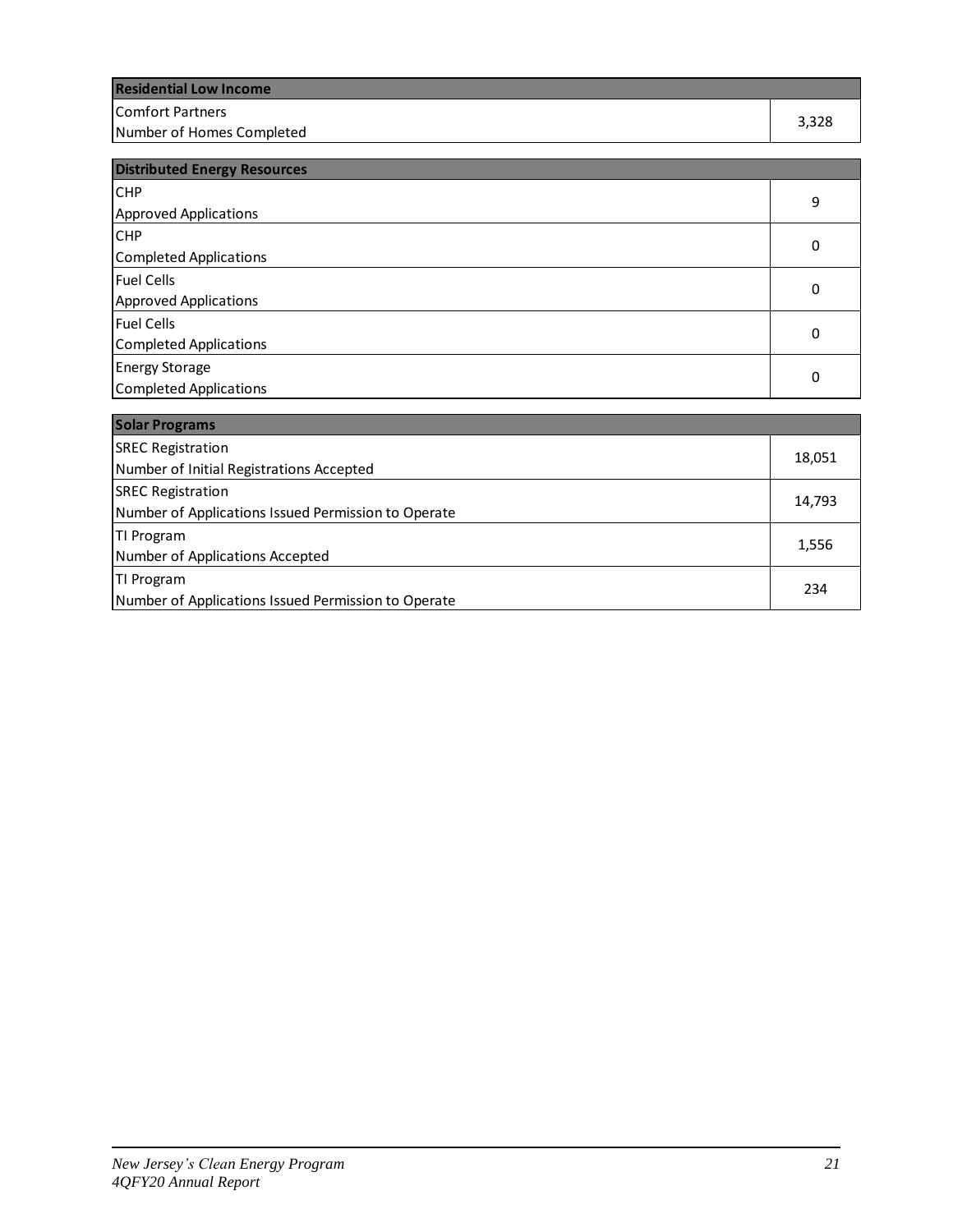# **Section V Notes and Definitions**

| <b>Notes</b>                                                                                                     |
|------------------------------------------------------------------------------------------------------------------|
| For Utility Comfort Partners actual participation figures represent results reported by electric utilities only. |

1

|                | <b>Definitions</b>                                                                                                                                                                                                                                                                                                                                                                                                                                                                                                                                                                                                                                                                                                                                                                                                                                                        |
|----------------|---------------------------------------------------------------------------------------------------------------------------------------------------------------------------------------------------------------------------------------------------------------------------------------------------------------------------------------------------------------------------------------------------------------------------------------------------------------------------------------------------------------------------------------------------------------------------------------------------------------------------------------------------------------------------------------------------------------------------------------------------------------------------------------------------------------------------------------------------------------------------|
| $\mathbf{1}$   | A commitment exists where the associated customer has received a letter of commitment or other signed agreement from the NJCEP and the project is slated<br>for completion prior to an expiration date. Once completed and paid, a committed project is shifted from "Committed" to "Installed". Committed figures are<br>adiusted to reflect any commitments that are cancelled.                                                                                                                                                                                                                                                                                                                                                                                                                                                                                         |
| $\overline{2}$ | <b>Committed Expenditures</b> are the amount of rebate commitments that exist as of the end of the reporting period. A committed expenditure may also be<br>represented by a contractor who has completed the work but has yet to be paid.                                                                                                                                                                                                                                                                                                                                                                                                                                                                                                                                                                                                                                |
| 3              | Administration and Program Development Expenditures are direct labor and employee overhead costs incurred in developing and managing the New Jersey's<br>Clean Energy Programs by the NJBPU's Division of Clean Energy, the utility program managers, the Economic Development Authority, or any other program<br>manager, except those costs that are appropriately allocated to any of the other expense categories described below, plus the costs of facilities (including<br>telephone, computers, supplies, etc.) and legal support services. For the NJCEP Market Managers, Administration and Program Development Expenditures are<br>those costs identified in the market managers contracts as "Program Administration costs.                                                                                                                                   |
| $\overline{4}$ | Sales, Call Centers, Marketing and Website Expenditures<br>- Sales and Call Center Expenditures are expenses related to the enrollment of program participants and in working with trade allies. This category includes<br>activities that close leads and those that involve direct interaction with customers, either in person or over the telephone. It also includes inbound and outbound<br>telemarketing and call center activities.<br><b>- Marketing and Website Expenditures</b> are costs incurred for advertising, promotions, third-party or internal marketing, advertising agency activities and<br>services, postage, and exhibits and trade shows. Marketing activities are those that generate leads and general program awareness and include the development<br>and production of collateral materials such as brochures, direct mail materials, etc. |
| 5              | Training Expenditures are costs related to training including the planning and execution of training events, seminar materials, etc.                                                                                                                                                                                                                                                                                                                                                                                                                                                                                                                                                                                                                                                                                                                                      |
| 6              | Rebates, Grants and Other Direct Incentives are rebates and other direct incentives paid to participating customers and any payments made pursuant to any<br>Clean Energy Program grant.                                                                                                                                                                                                                                                                                                                                                                                                                                                                                                                                                                                                                                                                                  |
| $\overline{7}$ | Rebate Processing, Inspections and Other Quality Control Expenditures are costs incurred in processing and tracking rebate, grant and other program<br>applications and payments, and in inspecting qualified projects to ensure compliance with program requirements and other quality control measures.                                                                                                                                                                                                                                                                                                                                                                                                                                                                                                                                                                 |
| 8              | Evaluation and Related Research Expenditures are costs related to market research and program evaluation, including the collection and input of<br>information, technical support, collaborative input, process support, and any required outside studies.                                                                                                                                                                                                                                                                                                                                                                                                                                                                                                                                                                                                                |
| 9              | Installed Savings represents the savings accrued as a result of the initiation of a given program and the installation of recorded measures.                                                                                                                                                                                                                                                                                                                                                                                                                                                                                                                                                                                                                                                                                                                              |
| 10             | <b>Committed Savings</b> represents the savings that will accrue from commitments for program participation made in the reporting period, but scheduled for<br>installation in future reporting periods.                                                                                                                                                                                                                                                                                                                                                                                                                                                                                                                                                                                                                                                                  |
| 11             | Annual Savings means the yearly (12 months) savings that will result from a measure installed or committed to during the program year.                                                                                                                                                                                                                                                                                                                                                                                                                                                                                                                                                                                                                                                                                                                                    |
| 12             | Lifetime Savings means the savings to be accrued over the expected life of a measure installed or committed to during the program year.                                                                                                                                                                                                                                                                                                                                                                                                                                                                                                                                                                                                                                                                                                                                   |
| 13             | DEP Emissions Reduction Factors for electric programs are as follows:<br>- C02 (Carbon Dioxide) emissions are reduced by 1,111.79 lbs per MWh saved<br>- Nox (Nitric Oxide) emissions are reduced by 0.95 lbs. Per MWh saved<br>- S02 (Sulfur Dioxide) emissions are reduced by 2.21 lbs per MWh saved<br>- Hg (Mercury) emissions are reduced by 2.11 mg per MWh saved                                                                                                                                                                                                                                                                                                                                                                                                                                                                                                   |
| 14             | DEP Emissions Reduction Factors for gas programs are as follows:<br>- C02 (Carbon Dioxide) emissions are reduced by 11.7 lbs per Therm saved<br>- Nox (Nitric Oxide) emissions are reduced by .0092 Ibs per Therm saved                                                                                                                                                                                                                                                                                                                                                                                                                                                                                                                                                                                                                                                   |